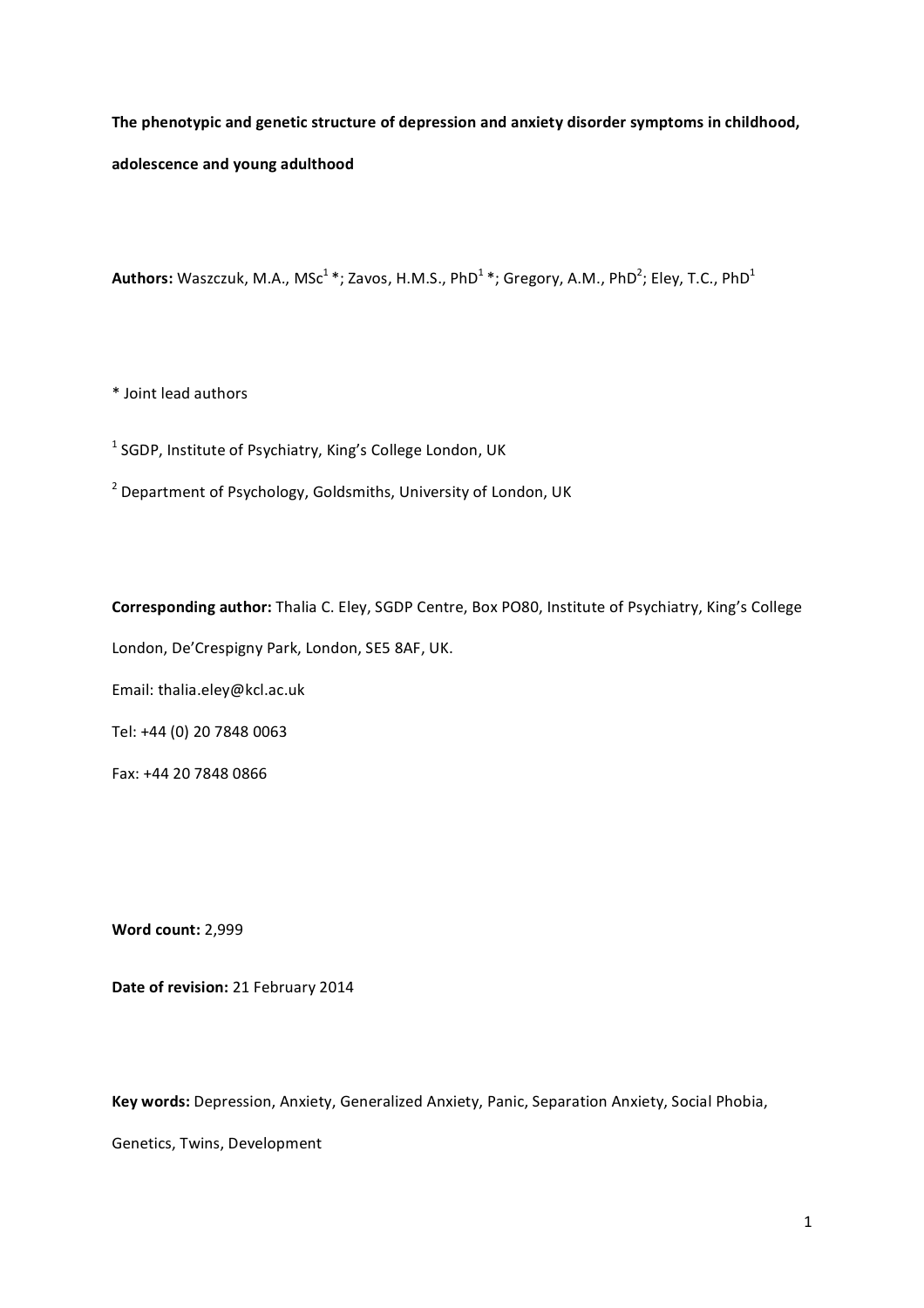# The phenotypic and genetic structure of depression and anxiety disorder symptoms in childhood, adolescence and young adulthood

Waszczuk, M.A., MSc \*; Zavos, H.M.S., PhD \*; Gregory, A.M., PhD; Eley, T.C., PhD

## **Abstract\$**

**Importance:** The recently published DSM-5 continues to classify mood and anxiety disorders as separate conditions. However, some studies in adults find a unidimensional internalizing factor that underpins anxiety and depression, while others support a bidimensional model where symptoms segregate into distress (depression and generalized anxiety) and fear factors (phobia subscales). Little is known, however, about the phenotypic and genetic structure of internalizing psychopathology in children and adolescents.

**Objective:** To investigate phenotypic associations between depression and anxiety disorder symptom subscales, and to test genetic structures underlying these symptoms (DSM-5-related, unidimensional and bidimensional), across three developmental stages: childhood, adolescence and early adulthood.

**Design:** Two population-based prospective longitudinal twin/sibling studies.

**Setting: United Kingdom** 

Participants: Child sample: 578 twins, mean ages approximately 8 and 10 years at waves 1 and 2 respectively. Adolescent and early adulthood sample at 3 waves: 2619 twins, mean ages 15, 17 and 20 years at each wave respectively.

**Main Outcome Measures:** Self-report symptoms of depression and anxiety disorders.

Results: Phenotypically, when controlling for other anxiety subscales, depression symptoms were only associated with generalized anxiety disorder symptoms in childhood; this association broadened to panic and social phobia symptoms in adolescence; and all anxiety subscales in young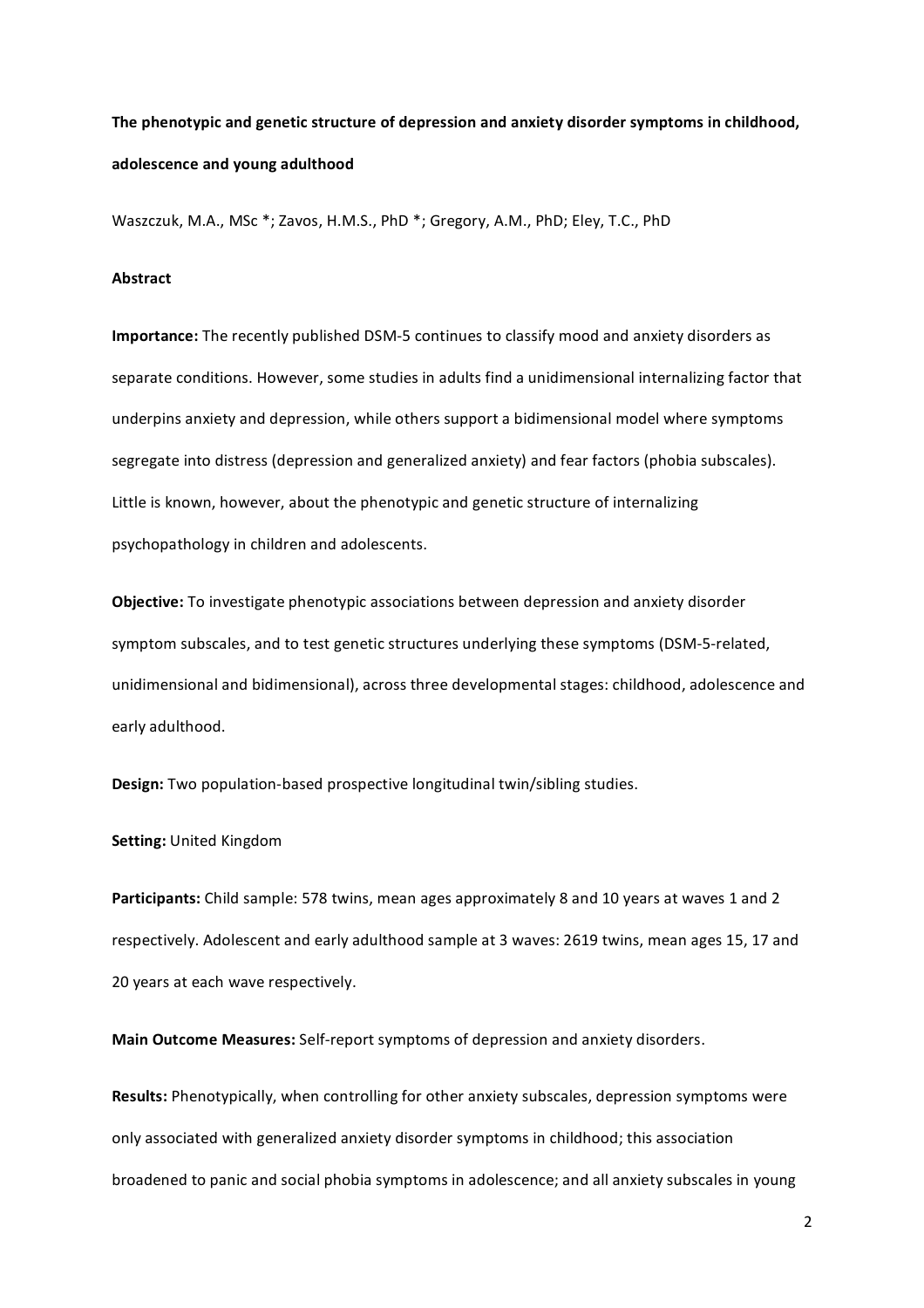adulthood. The genetic associations were in line with phenotypic results. In childhood, anxiety subscales were influenced by a single genetic factor that did not contribute to genetic variance in depression symptoms, suggesting largely independent genetic influences on anxiety and depression. In adolescence, genetic influences were significantly shared between depression and all anxiety subscales, in agreement with DSM-5 conceptualization. In young adulthood, a genetic internalizing factor influencing depression and all anxiety subscales emerged, alongside a small significant genetic fear factor.

Conclusions and Relevance: These results provide preliminary evidence for different phenotypic and genetic structures of internalizing disorder symptoms in childhood, adolescence and young adulthood, with depression and anxiety becoming more associated from adolescence. The results inform molecular genetics research and transdiagnostic treatment approaches. Findings affirm the need to continue examining the classification of mood and anxiety disorders in diagnostic systems.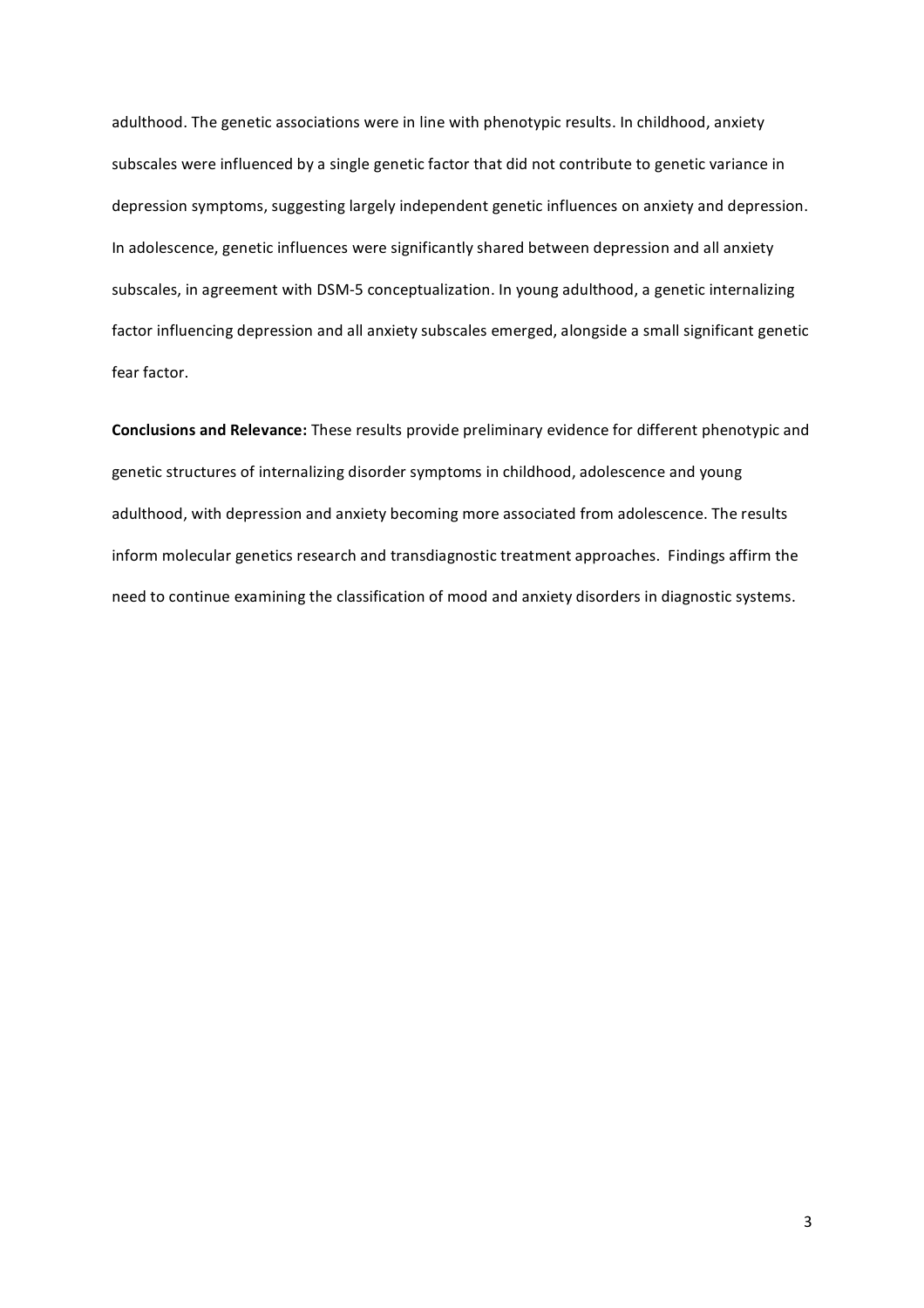The phenotypic and genetic structure of depression and anxiety disorder symptoms in childhood, adolescence and young adulthood

## **Introduction**

The recent publication of DSM-5<sup>1</sup> has been central to the debate regarding the classification of depression and anxiety disorders. Depression and anxiety commonly co-occur <sup>2-4</sup> and are rarely diagnosed in isolation<sup>2,5, 6</sup>. They share multiple risk factors<sup>7</sup>, including substantial genetic overlap<sup>8-12</sup>. These observations argue against diagnosis-specific etiology of depression and anxiety. However, anxiety is heterogeneous<sup>1</sup> and given age changes in internalizing disorders<sup>5, 7, 13</sup>, it remains unclear whether all anxiety types are equally associated with depression across development<sup>14-18</sup>. In an effort to improve diagnostic classification, the current study investigates the etiological structure of internalizing disorder symptoms in childhood, adolescence and early adulthood.

The majority of studies investigating the structure of internalizing disorders and symptoms focus on adults. Some studies provide support for a unidimensional internalizing liability factor that underpins anxiety and depression<sup>6, 19-23</sup>, in line with evidence of shared genetic effects on several different types of anxiety disorders and depression $10, 24, 25$ . Another influential conceptualization proposes a bidimensional hierarchical model in which generalized anxiety disorder and depression form a 'distress' factor, while the remaining anxiety disorders form a 'fear' factor<sup>26-30</sup>. These two factors may be underpinned by separate genetic influences<sup>31</sup>. Importantly, 'fear' and 'distress' are generally highly correlated with each other, thus the two conceptualizations are not mutually exclusive.

Few studies to date have used a developmental approach to investigating the structure of internalizing disorder symptoms, to test whether the structure is consistent at different developmental stages. Phenotypic studies in children and adolescents provide mixed conclusions. Some support a unidimensional internalizing factor<sup>32-34</sup> ENREF 25, others identify the distress and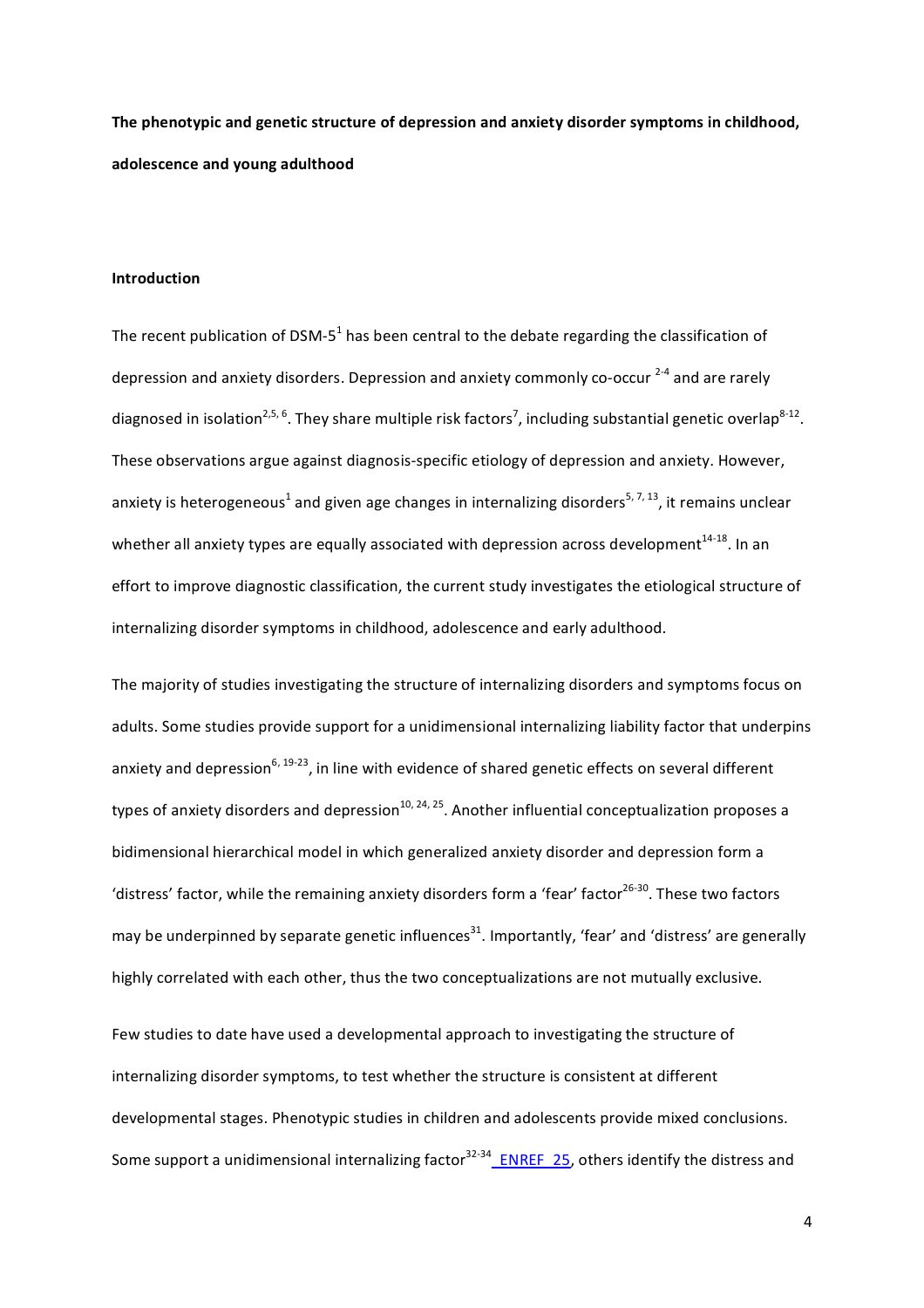fear dimensions<sup>35, 36</sup>, and one study found that depression and anxiety disorders generally cluster into DSM-related categories<sup>37</sup>. Twin and family studies largely provide evidence for shared etiology of mood and anxiety disorder symptoms in young people, in line with the unidimensional conceptualization<sup>38-43</sup> ENREF\_33\_ENREF\_35. Importantly, most of these studies encompass broad age-ranges spanning childhood and adolescence, thus the associations at specific developmental stages remain unknown.

Age effects are essential to consider given that depression and anxiety disorders are characterized by different ages of onset<sup>2, 5, 44</sup> and have developmentally dynamic etiologies. Environmental influences tend to decrease while heritability increases with age, and genetic innovation and attenuation take place at multiple stages<sup>12, 13, 45-50</sup>. Furthermore, depression may differ substantially pre and post adolescence<sup>51-57</sup>, with one study finding that only the latter shares genetic influences with anxiety disorders<sup>40</sup>. Thus, it is plausible that despite continuing comorbidity of internalizing problems, the genetic structure changes during development $^5$ .

The present analyses examine these important taxonomic issues by employing a genetically informed design to investigate the structure of internalizing psychopathology, cross-sectionally at multiple ages: childhood, adolescence and early adulthood. This is the first study to combine five waves of phenotypic and genetic data on depression symptoms and five anxiety subscales – generalized anxiety disorder, panic, separation anxiety and social phobia symptoms - to address this question from a developmental perspective. The genetic structures of internalizing symptoms were investigated using three alternative models, based on previous research: DSM-5-related structure, unidimensional and bidimensional (fear and distress) models. Given mixed findings and broad age ranges of previous research, the current study tested alternative models in an exploratory manner.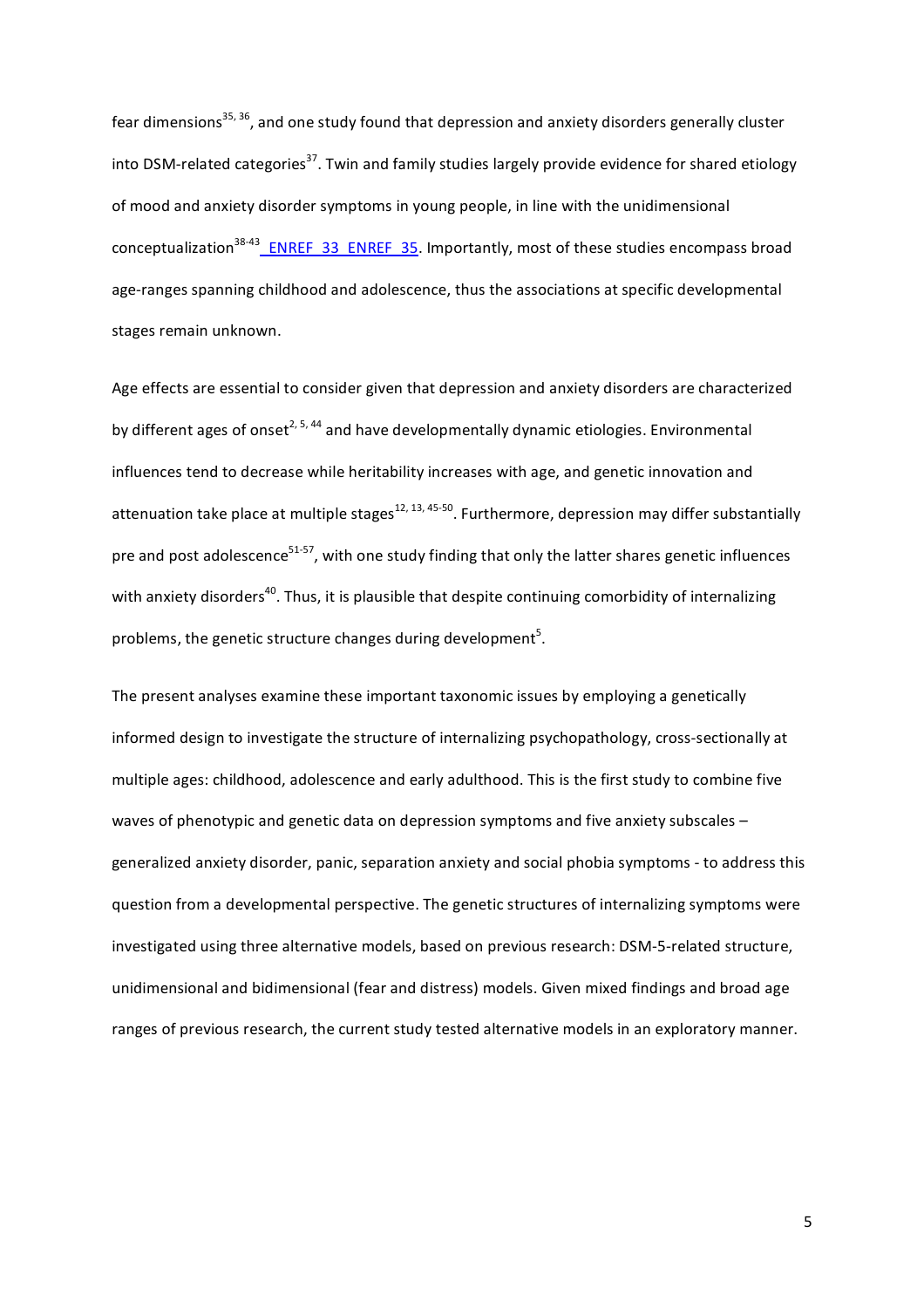## **Methods**

#### **Participants**

The analyses use data from two longitudinal twin studies: waves 1 and 2 from the Emotions, Cognitions, Heredity and Outcome study (ECHO, child twin sample) and waves 2-4 from the Genesis 1219 study (G1219: adolescent/young adult twin and sibling sample). Full recruitment details are provided elsewhere<sup>58, 59</sup> (see eMethods). Both studies were given ethical approval by the appropriate committees<sup>1</sup>. Informed consent was obtained from parents of children under 16 years and from adolescents over 16. Sample characteristics are presented in Table 1.

## **Measures**

#### *Depression*

Child participants completed the Children's Depression Inventory<sup>60</sup>; a 27-item self-report questionnaire examining affective, cognitive and behavioral signs of current depression. Adolescents and young adults completed the Short Mood and Feelings Questionnaire<sup>61</sup>; a 13-item self-report measure assessing how often depressive symptoms occurred in the past two weeks. Responses were summed to give total depression scores. Both measures demonstrate good reliability and validity<sup>60,</sup>  $61$  ENREF 27.

ware mannled and the manned wetthrourd wetthrourd the transmitter of the Research Ethics Committee of the Institute of Psychiatry, Kings College, London, South London and the The Research Ethics Committee of the Institute Maudsley NHS Trust and of Goldsmiths University, London.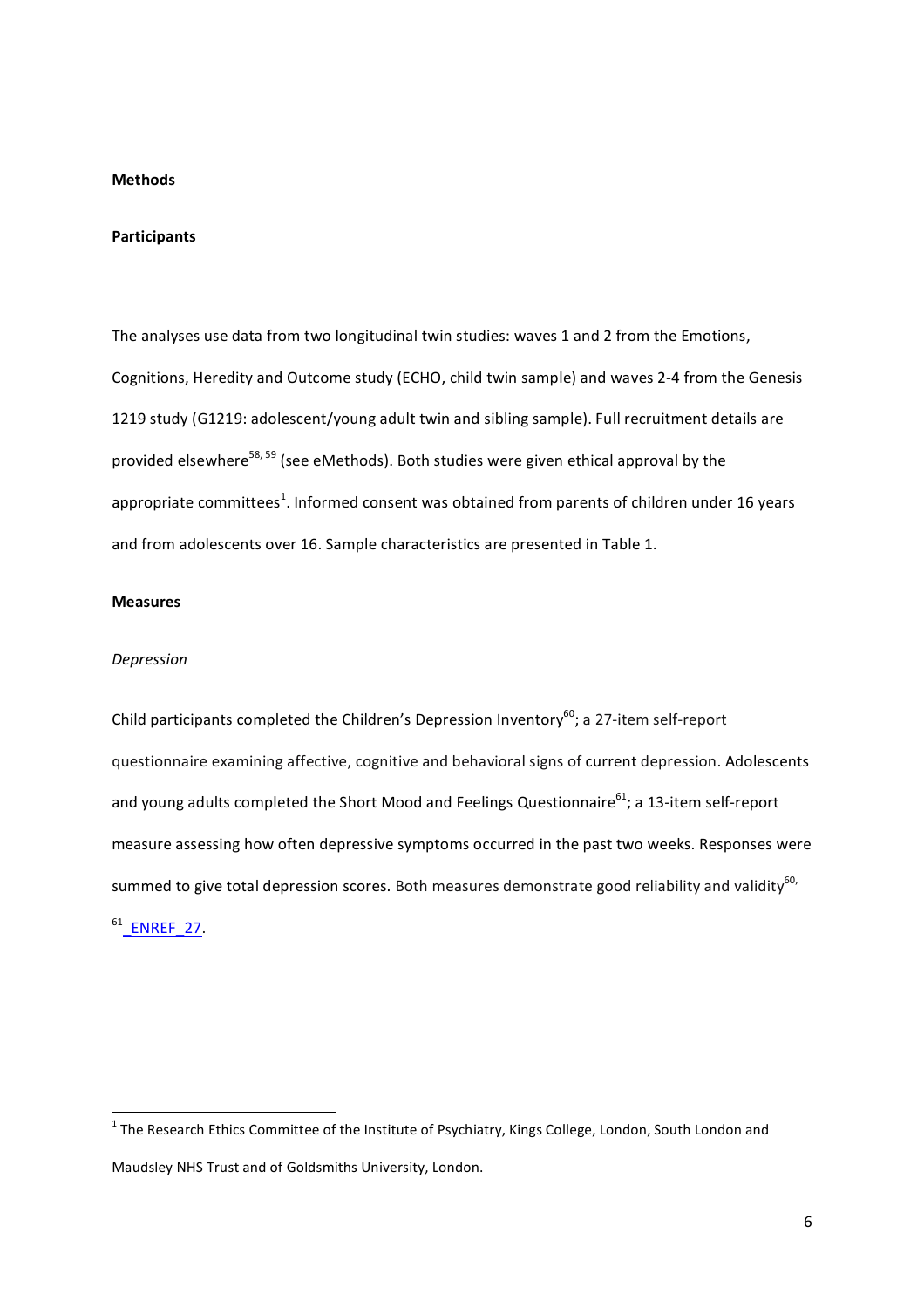#### *Anxiety*

Children's anxiety disorder symptoms were measured using the Screen for Child Anxiety Related Emotional Disorders<sup>62</sup>. Children indicated how often in the last 3 months they experienced symptoms described by 41 questionnaire items. The adolescents completed the Spence Children's Anxiety Scale<sup>63</sup>; a 38-item self-report questionnaire tapping common anxiety symptoms. Adults completed the Revised Symptoms of Anxiety Scale<sup>64</sup>, an age-appropriate version of the Revised Child Anxiety and Depression Scale<sup>65</sup>, consisting of 36 self-report items designed to assess DSM-4 anxiety and depressive disorder symptoms. Responses were summed to create four DSM-4-related anxiety subscale scores: generalized anxiety, panic/somatic symptoms, separation anxiety and social anxiety. All measures have sound psychometric properties<sup>62-65</sup>\_ENREF\_29\_ENREF\_30.

The internal consistencies and descriptive statistics of all measures are presented in Table 1.

#### **Analyses**

## *Phenotypic)analyses*

Descriptive statistics were conducted using Stata<sup>66</sup>. The associations between depression and anxiety subtypes were explored using full and partial correlations. For example, to investigate the unique association between depression and generalized anxiety symptoms, the scores on all other anxiety scales were controlled. This tested associations over and above the relationships with other variables that might confound the association due to high co-variance.

## *Genetic)analyses*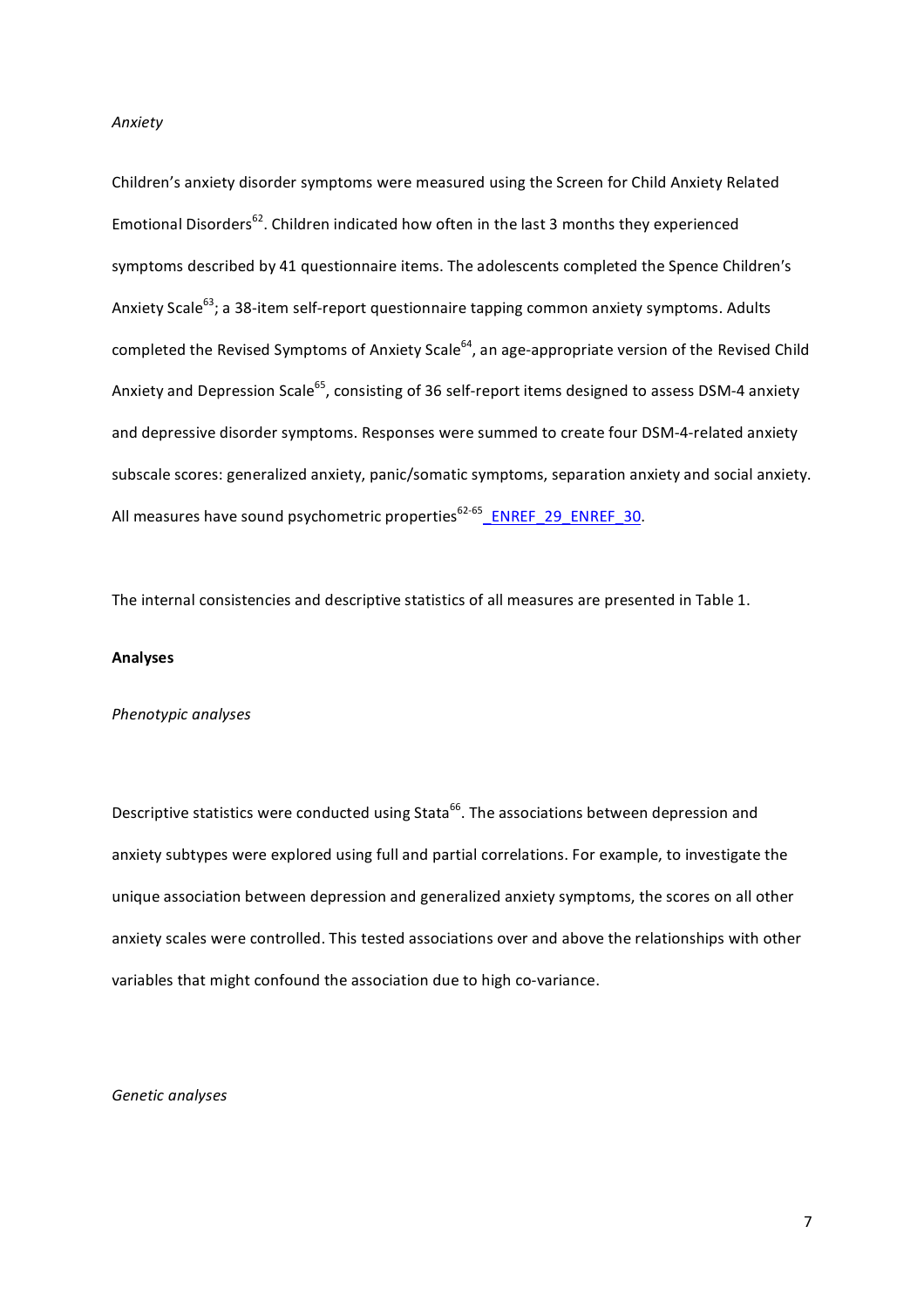The twin design compares the similarity between monozygotic (sharing 100% of their genes) and dizygotic (sharing on average 50% of their segregating genes) twin pairs. Relative differences in within-pair correlations allows estimations of the influences of additive genetics (A), shared environment (C) and non-shared environment (E). Quantitative genetic methods are described comprehensively elsewhere<sup>67</sup>.

Models were fitted using OpenMx<sup>68</sup> within R (www.R-project.org<sup>69</sup>), a structural equation modeling package for the analysis of genetically informative data. Sampling weights were incorporated into child analyses, although did not influence the results in a manner that would alter interpretation<sup>70</sup>. The weight controls for biases due to selection criteria. Lower weights were assigned to individuals from categories over-represented in the sample, and higher weights to individuals from categories under-represented, relative to the population distribution. As is standard in model fitting analysis, variables were regressed for age and sex<sup>71</sup>, and any with skew greater than 1 were transformed.

Univariate genetic analyses were conducted on all variables at each wave. Due to sample size, sex differences were only examined in G1912. Scalar sex differences were tested which examine whether males and females showed differences in variance. A scalar model was fitted in twin modelling analyses for all variables except for social phobia (for which there was no difference in variance between males and females). Quantitative sex differences were tested to see whether males and females differ in magnitude of genetic and environmental influences, but such differences were not found.

Three multivariate models that test different genetic structures underpinning associations between depression and anxiety sub-scales were fitted. They are discussed in the following order: DSM-5related, unidimensional, and bidimensional (fear and distress) structures. The first model was a correlated factors solution (Figure 1a), which is in line with the DSM-5 conceptualization in which each disorder is classified independently, but expected to correlate with other disorders. This model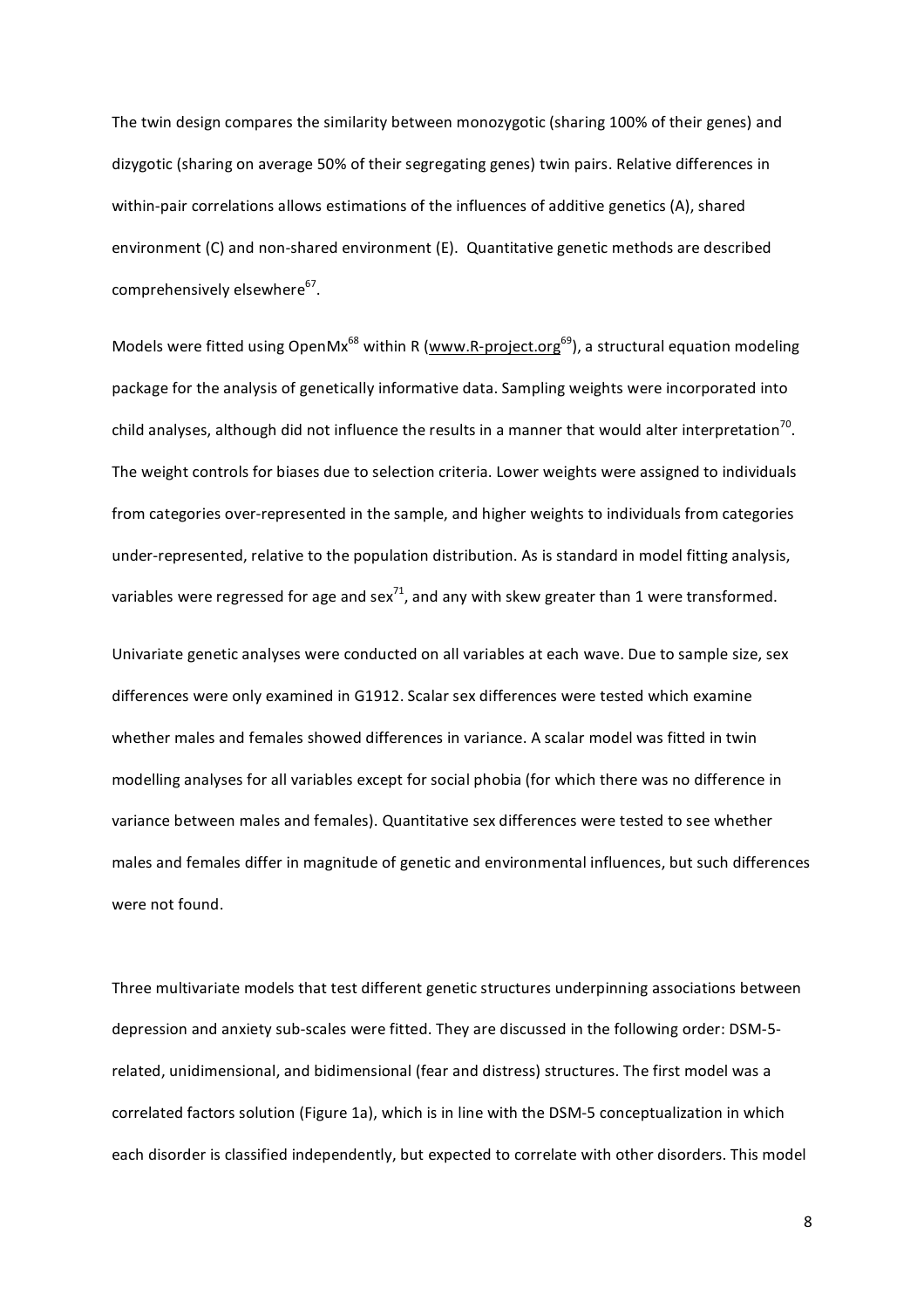includes A, C and E influences on each of the scales and tests whether the correlation between them is due to correlations amongst the genetic and environmental factors that influence each of them. Each set of influences is allowed to correlate with one another. As such, the correlation amongst the variables can be mediated via genetic or environmental routes.

The second model was a one-factor independent pathway model (Figure 1b). This model reflects the unidimensional conceptualization by allowing internalizing disorder symptoms share common genetic and environmental influences. It tests whether there is a single set of common etiological factors that influence depression and all anxiety subscales, accounting for their correlations, in addition to variable-specific factors. The model includes one set of common A, C and E factors which influence each of the measured variables.

The third model was a two-factor independent pathway model (Figure 1c). This model is similar to the one-factor independent pathway model, but contains a second common genetic factor loading on the anxiety symptoms hypothesized to belong to the 'fear' factor. This model reflects the bidimensional conceptualization, and tests whether there are two common genetic factors ('distress' and 'fear') and one common non-shared environmental factor that influences all variables, accounting for their correlation, in addition to variable specific-factors.

Models were fitted using raw data maximum likelihood. The core fit statistic was minus twice the log likelihood (-2LL) of the observations. This is not an overall measure of fit, but provides a relative measure of fit, since differences in -2LL between models are distributed as  $\chi^2$ . Therefore, to examine the overall fit of the genetic model we compared the -2LL to that of a saturated model (one which fully describes data using the maximum number of free parameters, estimating variances, covariances and means for the raw data to get a baseline index of fit). The fit of sub-models was assessed by  $\chi$ 2 difference tests, the Akaike's and the Bayesian's Information Criterion (AIC=  $\chi$ 2 – 2df, BIC=  $\chi$ 2 – kln(n)) with lower  $\chi$ 2 values, and more negative AIC and BIC values suggesting a better fit. If the difference between the AIC of two models was less than 10, the more parsimonious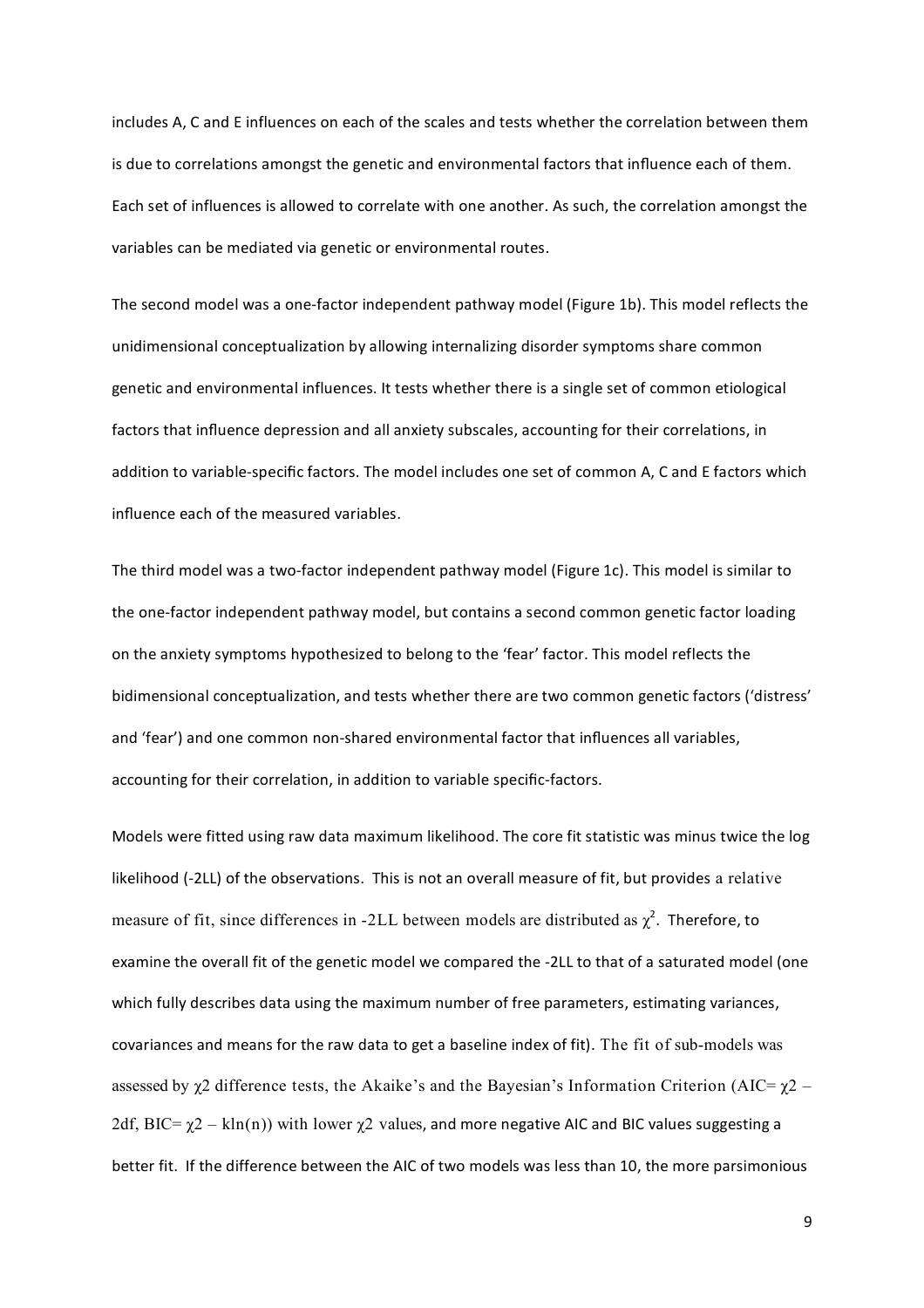model was selected<sup>72</sup>. Independent pathway models are nested in the correlated factors solution, and the one-factor independent pathway model is nested in the two factors independent pathway model. Information about the precision of parameter estimates was obtained by likelihood-based confidence intervals. The analyses were repeated excluding siblings to narrow the age-ranges (eTable 1), and including an additional anxiety subscale: fear of physical injury (only available at the two adolescent time-points, eTable 2).

## **Results**

Results focus on the association between depression and the different anxiety subscales. The phenotypic and genetic associations amongst the anxiety subscales are presented elsewhere<sup>70,73</sup>.

## **Phenotypic results**

Full correlations at all ages showed that depression symptoms were significantly associated with all anxiety subscales (Table 2a). In childhood and adolescence, depression symptoms showed significantly stronger correlations with generalized anxiety symptoms (r=.36 to .60) than with all other subscales, except panic symptoms ( $r=$  .28 to .57).

Partial correlations that controlled for all other variables within times are shown in Table 2b. In childhood, when controlling for concurrent associations, depression symptoms were only significantly associated with generalized anxiety symptoms (r=.21 and .20). At 15 years, partial correlations revealed that depression symptoms were significantly associated with three anxiety subscales: generalized anxiety (r=.19), panic (r=.24) and social phobia (r=.14) symptoms. At mean age 17 years and in young adulthood, depression symptoms were significantly associated with all anxiety subscales even when controlling for concurrent associations.

## Genetic results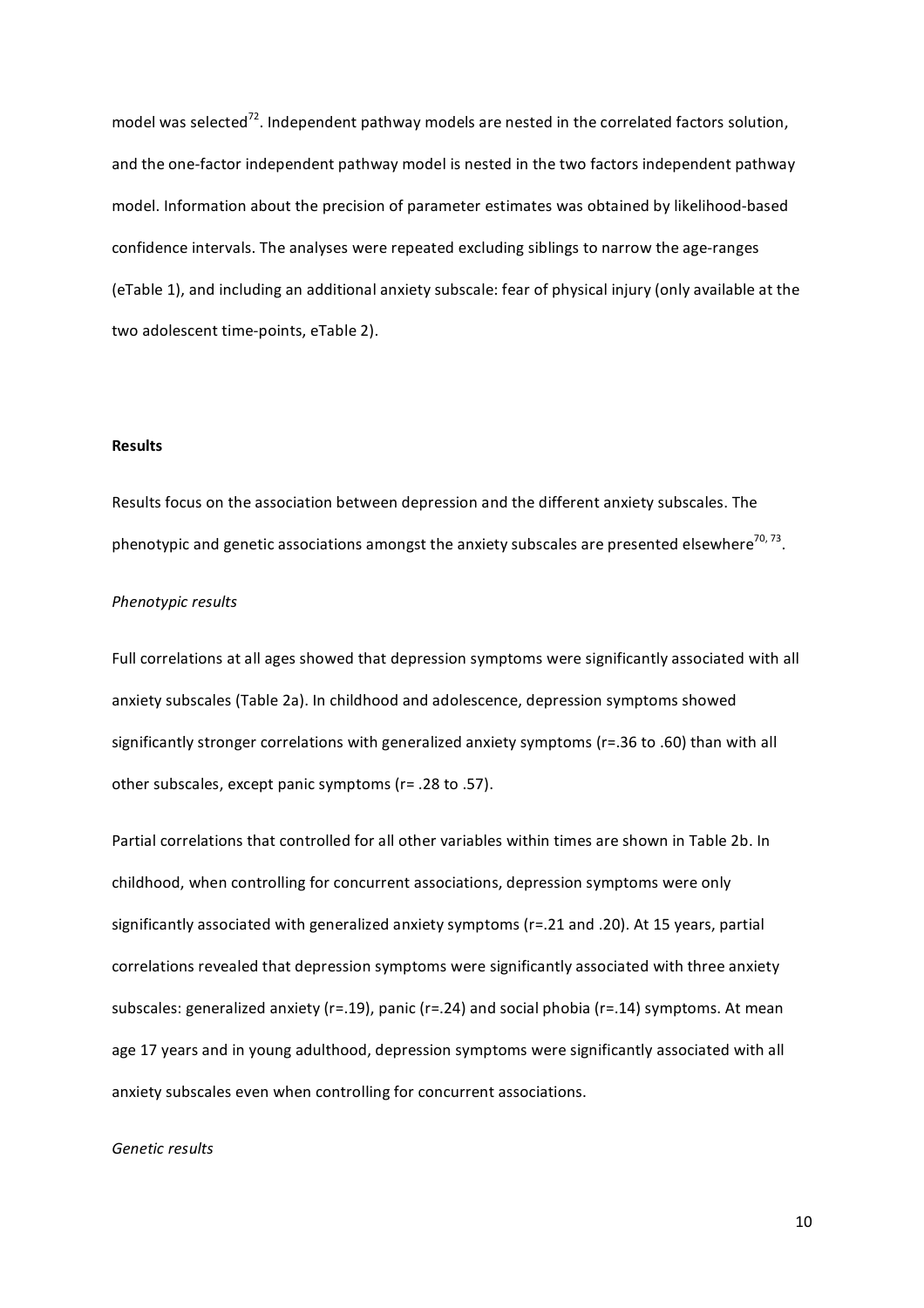Univariate analyses revealed that genetic influences on depression and anxiety symptoms were generally small to moderate, shared environmental influences were small and non-significant and non-shared environmental influences were large (eTable 3). Multivariate model fitting results are presented in Table 3. Shared environmental influences were non-significant and were dropped from the models without a significant deterioration of the fit in adolescence and young adulthood, fit statistics and parameter estimates are therefore presented for AE models.

In childhood, the most restrictive one-factor independent pathway model was the best fitting model (Table 4a). The common genetic factor accounted for most of the genetic influences on all anxiety subscales, but did not contribute to genetic variance in depression symptoms, which instead was influenced by unique genetic influences. There were moderate to large unique non-shared environmental influences on each symptom.

In adolescence, the least restrictive model, the correlated factors solution, showed the best fit to the data, in line with DSM-5 conceptualization (Table 4b). Genetic correlations were mostly large. Depression symptoms generally had higher genetic correlations with generalized anxiety (r=.71 and .74), panic (r=.78 and .61) and social phobia (r=.66 and .53) than with separation anxiety (r=.52 and .15) symptoms. Non-shared environmental correlations were generally moderate. Genetic influences explained a substantial proportion of the phenotypic correlation between depression and anxiety subscales (36-100%).

In young adulthood, a two-factors independent pathway model showed the best fit to the data, in line with a bidimensional conceptualization (Table 4c). The first common genetic factor loaded significantly on all variables and accounted for most of the genetic variance. The second common genetic factor, specified to load on the *fear* variables, showed small but significant contributions to panic, separation anxiety and social phobia symptoms. In addition, depression and generalized anxiety symptoms had significant unique genetic influences. The common non-shared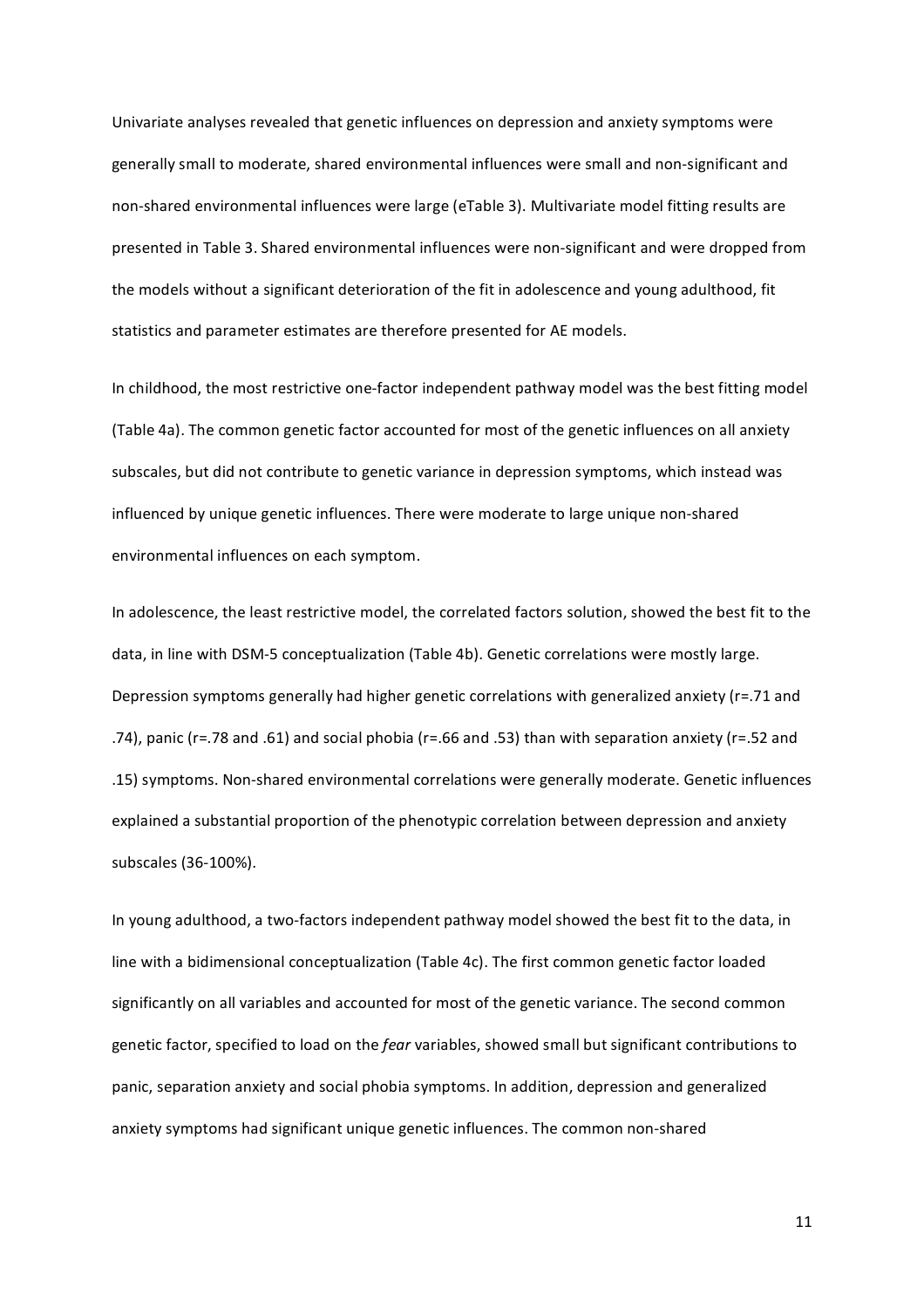environmental factor loaded significantly on all variables, but there were also significant unique nonshared environmental influences on each variable.

#### **Discussion**

The current study is the first to investigate the phenotypic and genetic structure of internalizing disorders symptoms at three developmental stages. The results provide preliminary evidence for developmental differences in the associations between depression and multiple anxiety disorder symptoms, advancing the search for an evidence-based conceptualization of internalizing disorders in diagnostic manuals.

We observed different etiological structures of internalizing disorder symptoms at three developmental phases, with common genetic vulnerability across depression and anxiety disorder symptoms only emerging in adolescence. Specifically, in childhood, when controlling for concurrent associations, only the generalized anxiety disorder symptoms were associated with depression. Furthermore, childhood depression was influenced by separate genetic factors from the anxiety subscales. In adolescence, comorbidity began to increase – partial correlations revealed that at 15 years, depression was associated with three anxiety disorder subscales: generalized anxiety disorder, panic and social phobia symptoms. At this developmental stage, the etiological structure reflected the DSM-5 conceptualization of distinct but correlated disorders, in contrast to previous studies that found support for unidimensional or bidimensional latent factor structures in young people<sup>32-</sup>  $36$  ENREF\_25. These age differences may be explained by anxiety emerging in childhood while depression peaks in adolescence<sup>2, 36</sup>and are in agreement with previous studies finding that

significant new genetic influences coming online after puberty<sup>12, 13, 45, 46, 48</sup> ENREF 44 ENREF 37.

depression pre and post adolescence may differ substantially<sup>51-57</sup>, which could be explained by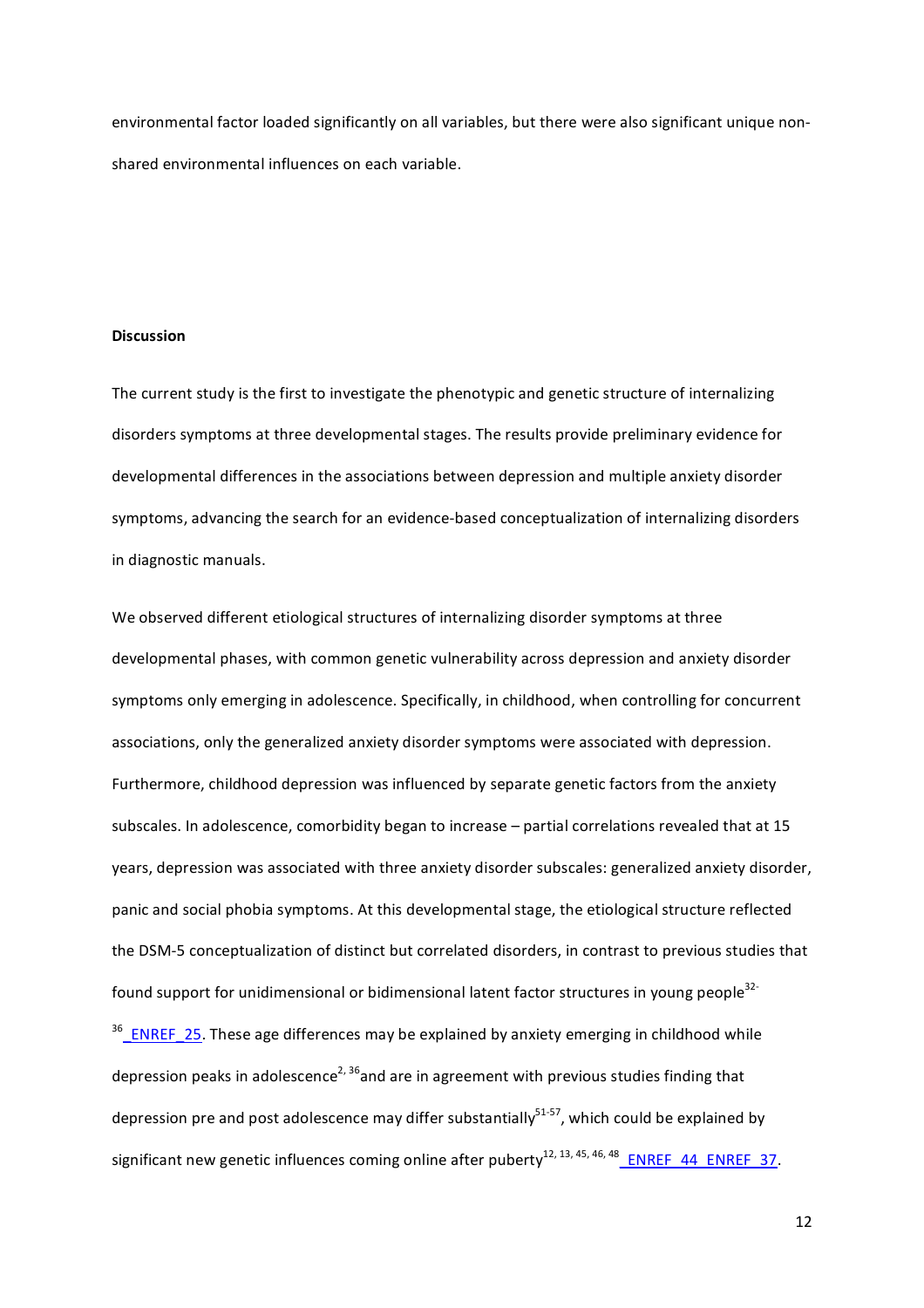In young adulthood, these associations broadened even further, and depression was significantly correlated with *all* anxiety disorder symptom scales. Genetic analyses provided support for both unidimensional<sup>19-22</sup> and bidimensional<sup>26-30</sup> conceptualizations of internalizing psychopathology. The two genetic factors representing distress and fear emerged, although the genetic fear factor had a relatively small influence on the fear symptoms. The current results add to a debate as to whether generalized anxiety disorder ought to be classified together with depression<sup>14-17</sup>, and suggest that at most ages generalized anxiety disorder symptoms are no more closely related to depression than other anxiety subtypes. The exception is childhood, where generalized anxiety disorder symptoms was the only subscale associated with depression, although this association was not underpinned by shared genes.

While genetic influences accounted for comorbidity, in agreement with the generalist genes hypothesis<sup>74</sup>, the non-shared environment was largely symptom-specific across development, accounting for most of the unique variance that makes each disorder symptom a discrete condition. These results carry implications for the molecular genetic studies of depression and anxiety, which in turn may inform clinical interventions<sup>75-77</sup>. The results provide preliminary support for broadening phenotypic definitions in linkage or association studies, as including adult cases with a variety of internalizing disorders underpinned by an overarching genetic internalizing factor would lead to increasing power to detect shared susceptibility loci<sup>78</sup>. Conversely, the difference in the genetic results pre and post adolescence also provides a preliminary argument for narrowing the phenotypic definitions by age<sup>79</sup>.

A key clinical implication of our findings is the support for transdiagnostic treatment approaches for anxiety and depression disorders, which are designed to target common elements of several disorders in one protocol<sup>80-85</sup>. The developmental pattern of the data suggest that while disorderspecific treatment may be more appropriate for pediatric patients, treatment focused on a range of symptoms common to internalizing disorders may be more appropriate for older patients. The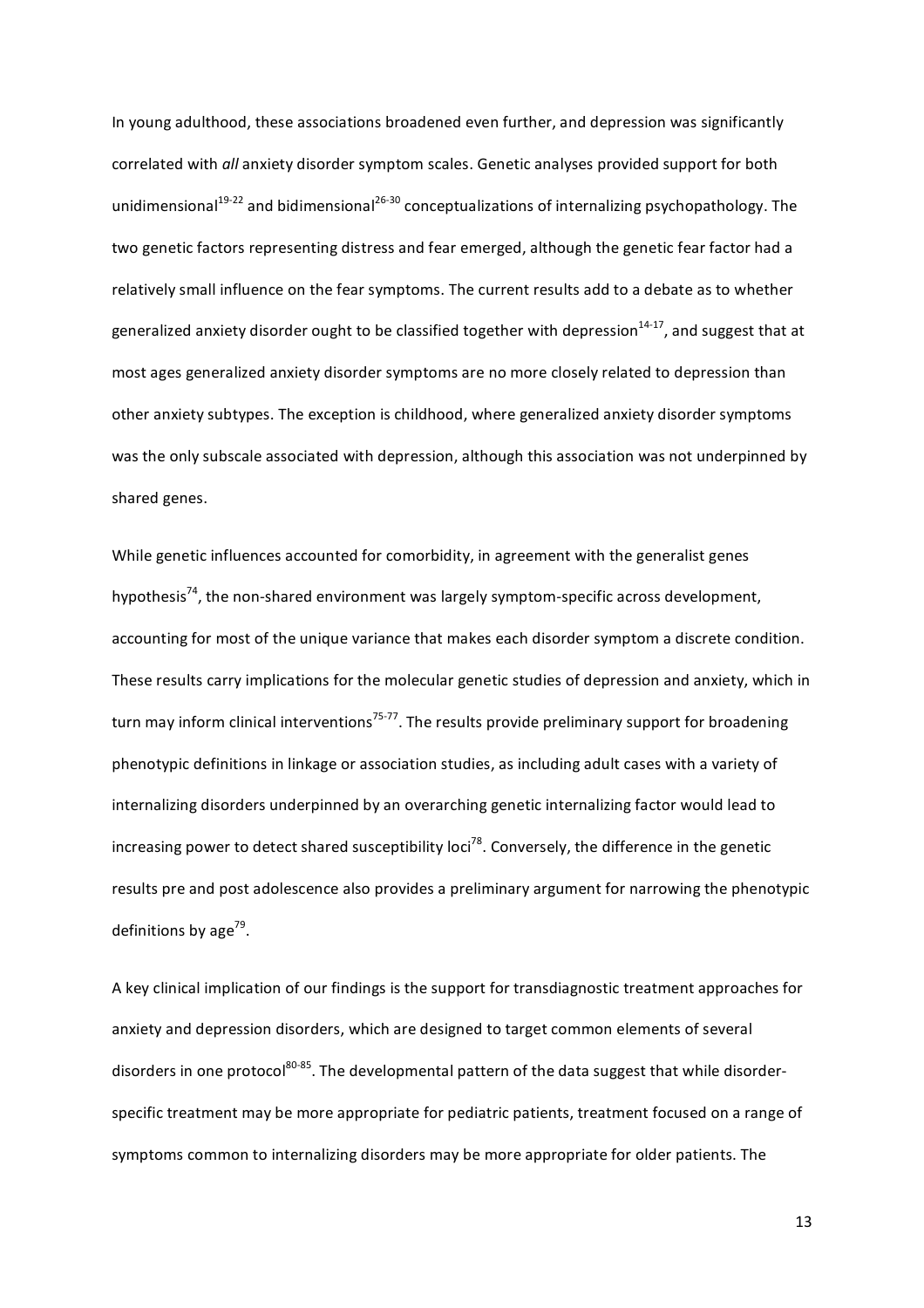evidence for a shared genetic etiological factor is in agreement with the findings that internalizing disorders respond to similar interventions and therapies<sup>23, 84-89</sup> ENREF 85.

The genetically-informative, representative samples and multiple time points are strengths of the current study. However, a number of limitations are noteworthy. First, the child sample was smaller than the adolescent/adult sample. Although considered large for phenotypic analyses, the child sample had reduced power to examine sex differences or shared environmental influences, and parameter estimates had large confidence intervals. Replication in larger pediatric twin samples is essential. However, given internal replication of results across the two time points, interpretations seem broadly applicable for childhood. Second, the inclusion of siblings in G1219 meant that there were large age ranges in adolescence and early adulthood. However, 72% of the participants were twins, and additional analyses excluding siblings suggest that the results are applicable to tighter age-ranges. Third, to inform understanding of comorbidity of internalizing disorders in clinical settings, the results should be replicated in clinical samples with comorbid diagnoses and using lifetime diagnostic interviews. However, internalizing symptoms are important markers of psychopathology<sup>90-92</sup> and given that common mental disorders are quantitative traits<sup>93</sup>, there is evidence that differently defined internalizing problems have the same etiology<sup>8, 94, 95</sup>. Fourth, our study included self-report measures, allowing comparisons across waves. Whilst studies have shown that young children can accurately report on their own internalising symptoms<sup>96, 97</sup>, including parent report measures at these waves may have strengthened our findings. Last, there are limitations inherent to the twin design, discussed comprehensively elsewhere<sup>98</sup>. These have minimal and contrasting effects on parameter estimates which should therefore be taken as indicative rather than absolute.

To conclude, our results suggest that the phenotypic and genetic structure of internalizing disorder symptoms may differ across development. Depression and anxiety seem to be somewhat distinct in childhood, but become more associated and share most of their genetic etiology from adolescence, with an overarching internalizing genetic factor emerging in early adulthood. The results have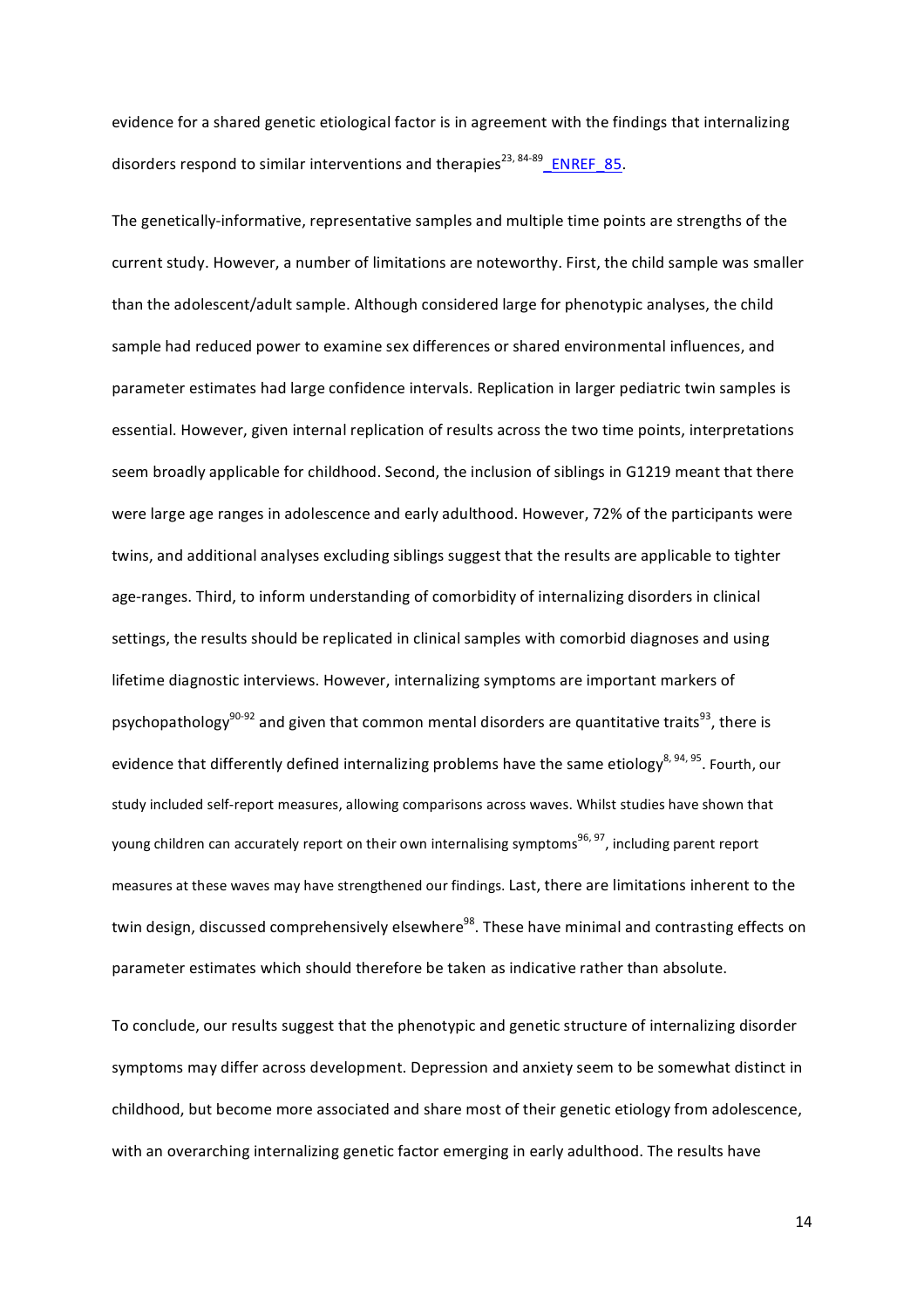multiple implications for further research, taxonomy and clinical practice. They affirm the need to continue examining developmental differences in the etiology of mood and anxiety disorders, to ensure that the diagnostic conceptualization of psychopathology is age-appropriate.

## **Acknowledgements**

The authors have declared no competing or potential conflicts of interest. Both the ECHO and G1219 studies were supported by a Medical Research Council Training Fellowship and a Career Development Award given to Thalia C. Eley. Waves 1-3 of G1219 were also funded by the W T Grant Foundation, the University of London Central Research fund and wave 4 was supported by the Economic and Social Research Council (RES-000-22-2206), the Institute of Social Psychiatry, and a Leverhulme Research Fellowship awarded to Alice M. Gregory. Monika A. Waszczuk was supported by a PhD studentship awarded by the Alexander von Humboldt Foundation. We thank the families for their participation as well as numerous staff and students from the Social Genetic Developmental Psychiatry Centre, Institute of Psychiatry, London and Goldsmiths, University of London.

Monika A Waszczuk had full access to all of the data in the study and takes responsibility for the integrity of the data and the accuracy of the data analysis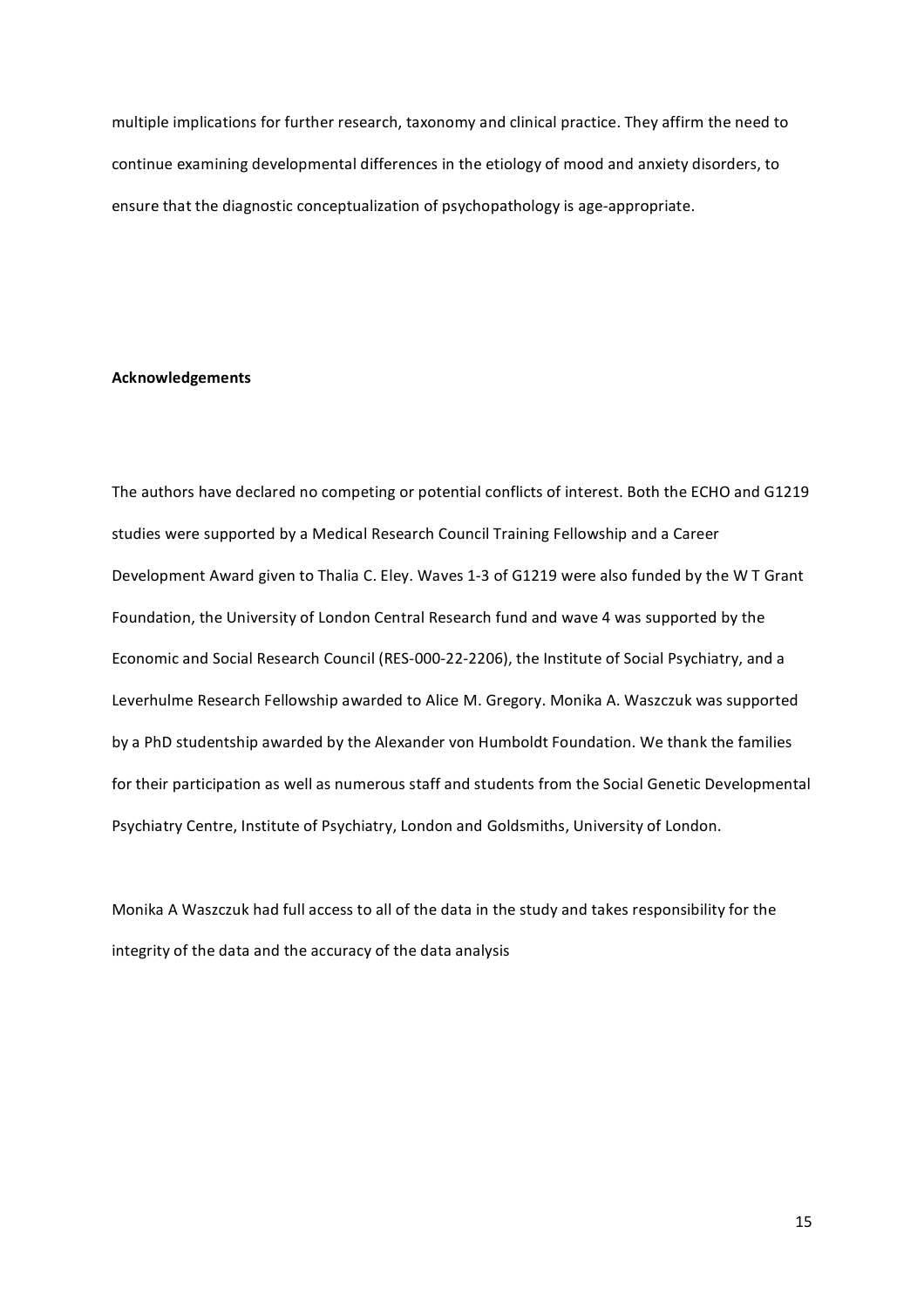## **References**

- **1.** American Psychiatric Association. *Diagnostic and statistical manual of mental disorders,* DSM-5. Fifth ed. Arlington, VA: American Psychiatric Publishing; 2013.
- **2.** Kessler RC, Chiu WT, Demler O, Merikangas KR, Walters EE. Prevalence, severity, and comorbidity of 12-month DSM-IV disorders in the National Comorbidity Survey Replication. *Arch Gen Psychiatry.* 2005;62(6):617-627.
- **3.** Angold A, Costello EJ, Erkanli A. Comorbidity. *J Child Psychol Psychiatry*. 1999;40(1):57-87.
- **4.** Costello EJ, Mustillo S, Erkanli A, Keeler G, Angold A. Prevalence and development of psychiatric disorders in childhood and adolescence. Arch Gen Psychiatry. 2003;60(8):837-844.
- **5.** Beesdo K, Knappe S, Pine DS. Anxiety and anxiety disorders in children and adolescents: developmental issues and implications for DSM-V. *Psychiat Clin N Am.* 2009;32(3):483-524.
- **6.** Gregory AM, Caspi A, Moffitt TE, Koenen K, Eley TC, Poulton R. Juvenile mental health histories of adults with anxiety disorders. Am J Psychiatry. 2007;164(2):301-308.
- **7.** Axelson DA, Birmaher B. Relation between anxiety and depressive disorders in childhood and adolescence. *Depress Anxiety.* 2001;14(2):67-78.
- **8.** Kendler KS, Heath AC, Martin NG, Eaves LJ. Symptoms of anxiety and symptoms of depression. Same genes, different environments? Arch Gen Psychiatry. 1987;44(5):451-457.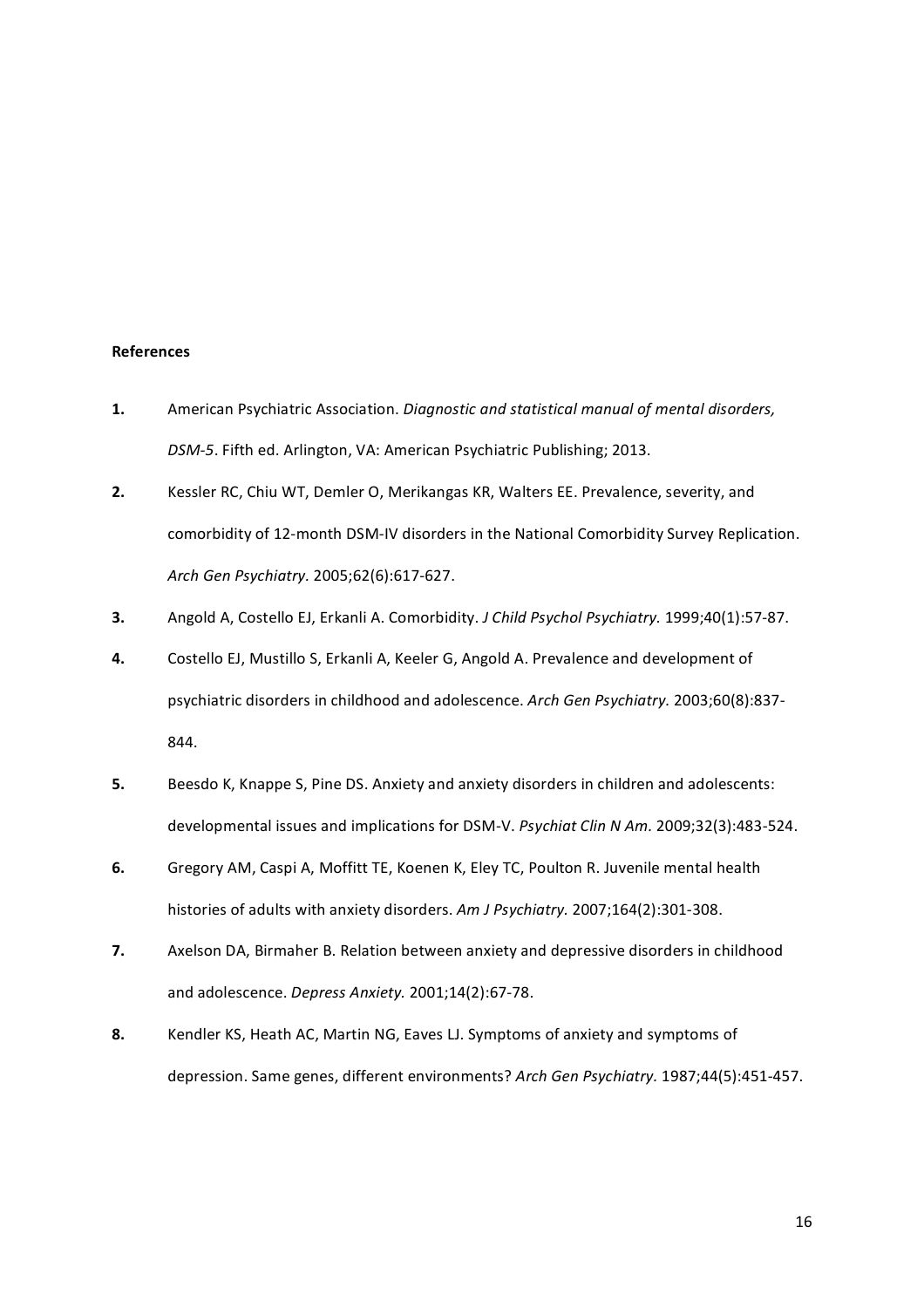- **9.** Eley TC, Stevenson J. Using genetic analyses to clarify the distinction between depressive and anxious symptoms in children and adolescents. *J Abnorm Child Psychol.* 1999;27(2):105-114.
- **10.** Mosing MA, Gordon SD, Medland SE, et al. Genetic and environmental influences on the co-morbidity between depression, panic disorder, agoraphobia, and social phobia: a twin study. Depress Anxiety. 2009;26(11):1004-1011.
- **11.** Thapar A, McGuffin P. Anxiety and depressive symptoms in childhood a genetic study of comorbidity. *J Child Psychol Psychiatry.* 1997;38(6):651-656.
- 12. Zavos HMS, Rijsdijk FV, Eley TC. A Longitudinal, Genetically Informative, Study of Associations Between Anxiety Sensitivity, Anxiety and Depression. *Behavior Genetics.* 2012/07/01 2012;42(4):592-602.
- **13.** Bergen SE, Gardner CO, Kendler KS. Age-related changes in heritability of behavioral phenotypes over adolescence and young adulthood: a meta-analysis. *Twin Res Hum Genet.* 2007;10(3):423-433.
- **14.** Mennin DS, Heimberg RG, Fresco DM, Ritter MR. Is generalized anxiety disorder an anxiety or mood disorder? Considering multiple factors as we ponder the fate of GAD. *Depress* Anxiety. 2008;25(4):289-299.
- **15.** Hettema JM. The nosologic relationship between generalized anxiety disorder and major depression. *Depress Anxiety.* 2008;25(4):300-316.
- **16.** Moffitt TE, Harrington H, Caspi A, et al. Depression and generalized anxiety disorder: cumulative and sequential comorbidity in a birth cohort followed prospectively to age 32 vears. Arch Gen Psychiatry. 2007;64(6):651-660.
- **17.** Goldberg D. Towards DSM-V: the relationship between generalized anxiety disorder and major depressive episode. *Psychol Med.* 2008;38(11):1671 - 1675.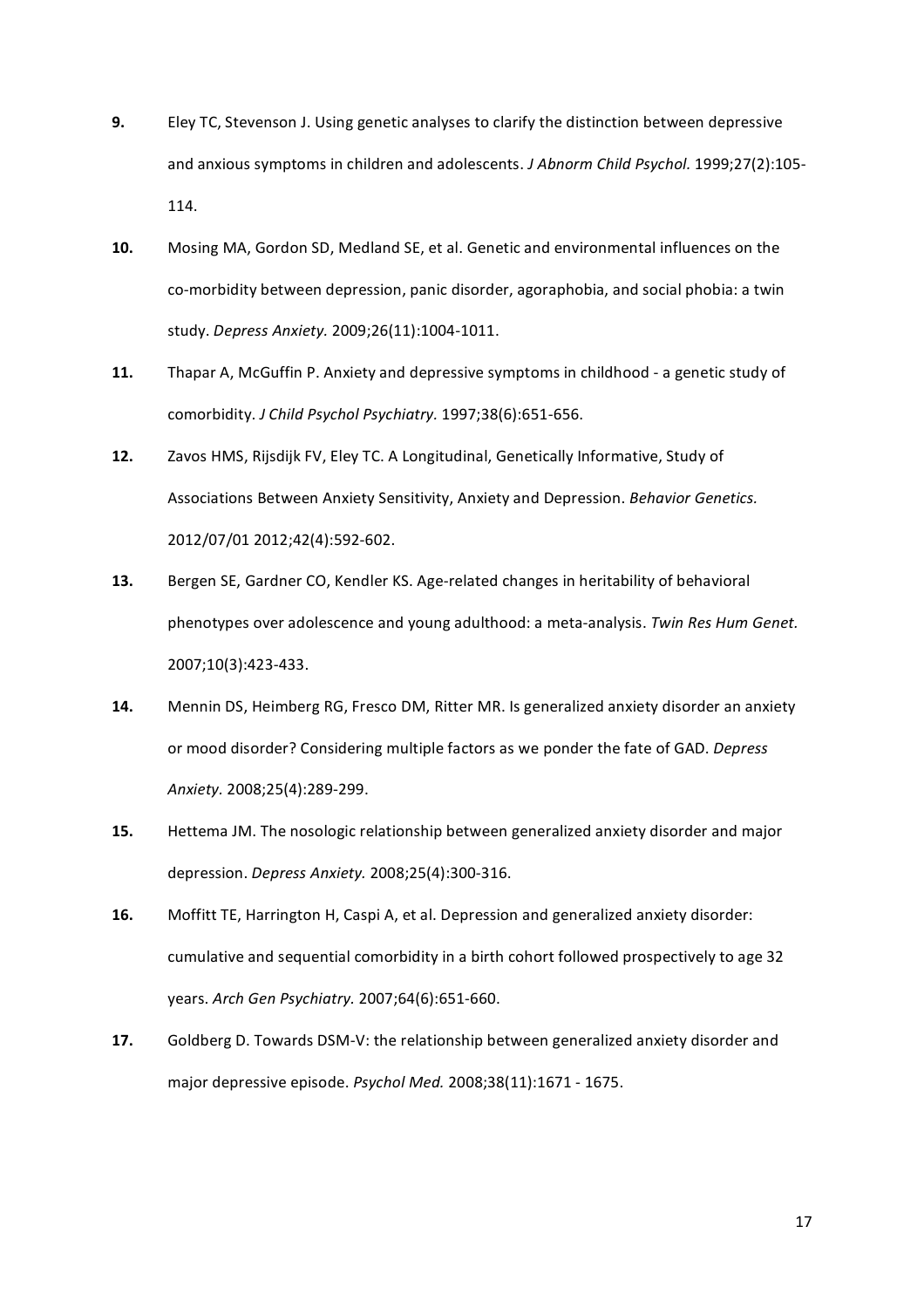- **18.** Beesdo K, Pine DS, Lieb R, Wittchen H. Incidence and risk patterns of anxiety and depressive disorders and categorization of generalized anxiety disorder. Arch Gen Psychiatry. 2010;67(1):47-57.
- **19.** Fergusson DM, Horwood LJ, Boden JM. Structure of internalising symptoms in early adulthood. *Br J Psychiatry.* 2006;189(6):540-546.
- 20. Seeley JR, Kosty DB, Farmer RF, Lewinsohn PM. The modeling of internalizing disorders on the basis of patterns of lifetime comorbidity: Associations with psychosocial functioning and psychiatric disorders among first-degree relatives. *J Abnorm Psychol.* 2011;120(2):308-321.
- 21. Krueger RF, Caspi A, Moffitt TE, Silva PA. The structure and stability of common mental disorders (DSM-III-R): A longitudinal-epidemiological study. *J Abnorm Psychol.* 1998;107:216-227.
- **22.** Eaton NR, Krueger RF, Oltmanns TF. Aging and the structure and long-term stability of the internalizing spectrum of personality and psychopathology. Psychol Aging. 2011;26(4):987-993.
- 23. Goldberg D, Krueger R, Andrews G, Hobbs M. Emotional disorders: cluster 4 of the proposed meta-structure for DSM-V and ICD-11. *Psychol Med.* 2009;39(12):2043-2059.
- 24. Kendler KS, Aggen SH, Knudsen GP, Røysamb E, Neale MC, Reichborn-Kjennerud T. The structure of genetic and environmental risk factors for syndromal and subsyndromal common DSM-IV axis I and all axis II disorders. Am J Psych. 2011;168(1):29-39.
- 25. Goes FS, McCusker MG, Bienvenu OJ, et al. Co-morbid anxiety disorders in bipolar disorder and major depression: familial aggregation and clinical characteristics of co-morbid panic disorder, social phobia, specific phobia and obsessive-compulsive disorder. *Psychol Med.* 2012;42(07):1449-1459.
- **26.** Sellbom M, Ben-Porath YS, Bagby RM. On the hierarchical structure of mood and anxiety disorders: Confirmatory evidence and elaboration of a model of temperament markers. *J Abnorm Psychol.* 2008;117(3):576-590.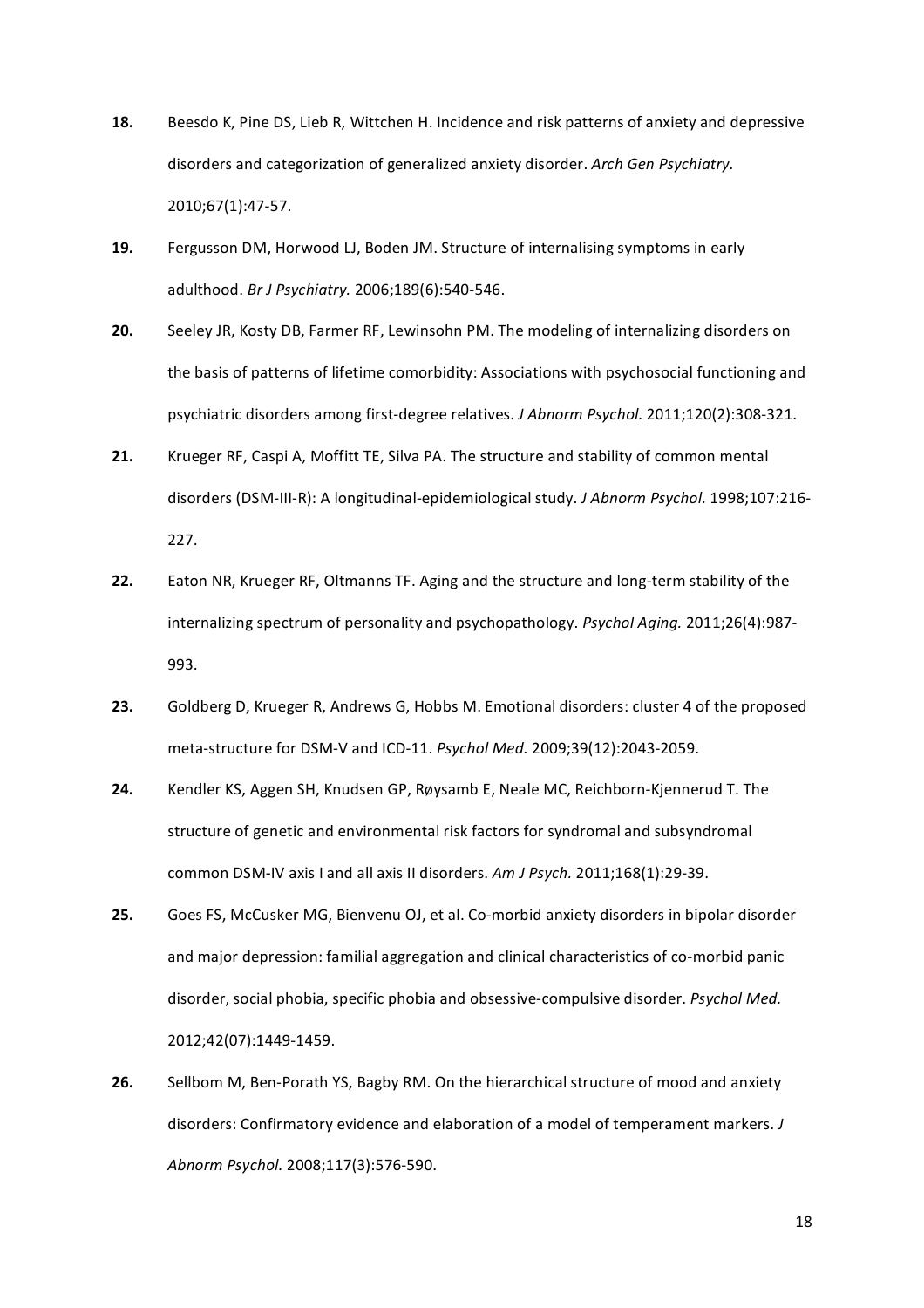- **27.** Watson D. Rethinking the Mood and Anxiety Disorders: A Quantitative Hierarchical Model for DSM-V. J Abnorm Psychol. 2005;114(4):522-536.
- **28.** Eaton NR, Krueger RF, Markon KE, et al. The structure and predictive validity of the internalizing disorders. *J Abnorm Psychol.* 2013;122(1):86-92.
- 29. Vollebergh WA, Iedema J, Bijl RV, de Graaf R, Smit F, Ormel J. The structure and stability of common mental disorders: the NEMESIS study. Arch Gen Psychiatry. 2001;58(6):597-603.
- **30.** Slade T, Watson D. The structure of common DSM-IV and ICD-10 mental disorders in the Australian general population. *Psychol Med.* 2006;36(11):1593-1600.
- **31.** Kendler KS, Prescott CA, Myers J, Neale MC. The structure of genetic and environmental risk factors for common psychiatric and substance use disorders in men and women. Arch Gen *Psychiatry.* 2003;60(9):929-937.
- **32.** Gomez R, Vance A, Gomez RM. The factor structure of anxiety and depressive disorders in a sample of clinic-referred adolescents. *J Abnorm Child Psychol.* 2013:1-12.
- **33.** Trosper SE, Whitton SW, Brown TA, Pincus DB. Understanding the latent structure of the emotional disorders in children and adolescents. *J Abnorm Child Psychol.* 2012:40(4):621-632.
- **34.** Krueger RF, Finger MS. Using item response theory to understand comorbidity among anxiety and unipolar mood disorders. *Psychological Assessment.* 2001;13(1):140-151.
- **35.** Lahey BB, Rathouz PJ, Van Hulle C, et al. Testing structural models of DSM-IV symptoms of common forms of child and adolescent psychopathology. *J Abnorm Child Psychol.* 2008;36(2):187-206.
- **36.** Lahey BB, Applegate B, Waldman ID, Loft JD, Hankin BL, Rick J. The structure of child and adolescent psychopathology: generating new hypotheses. *J Abnorm Psychol.* 2004;113(3):358-385.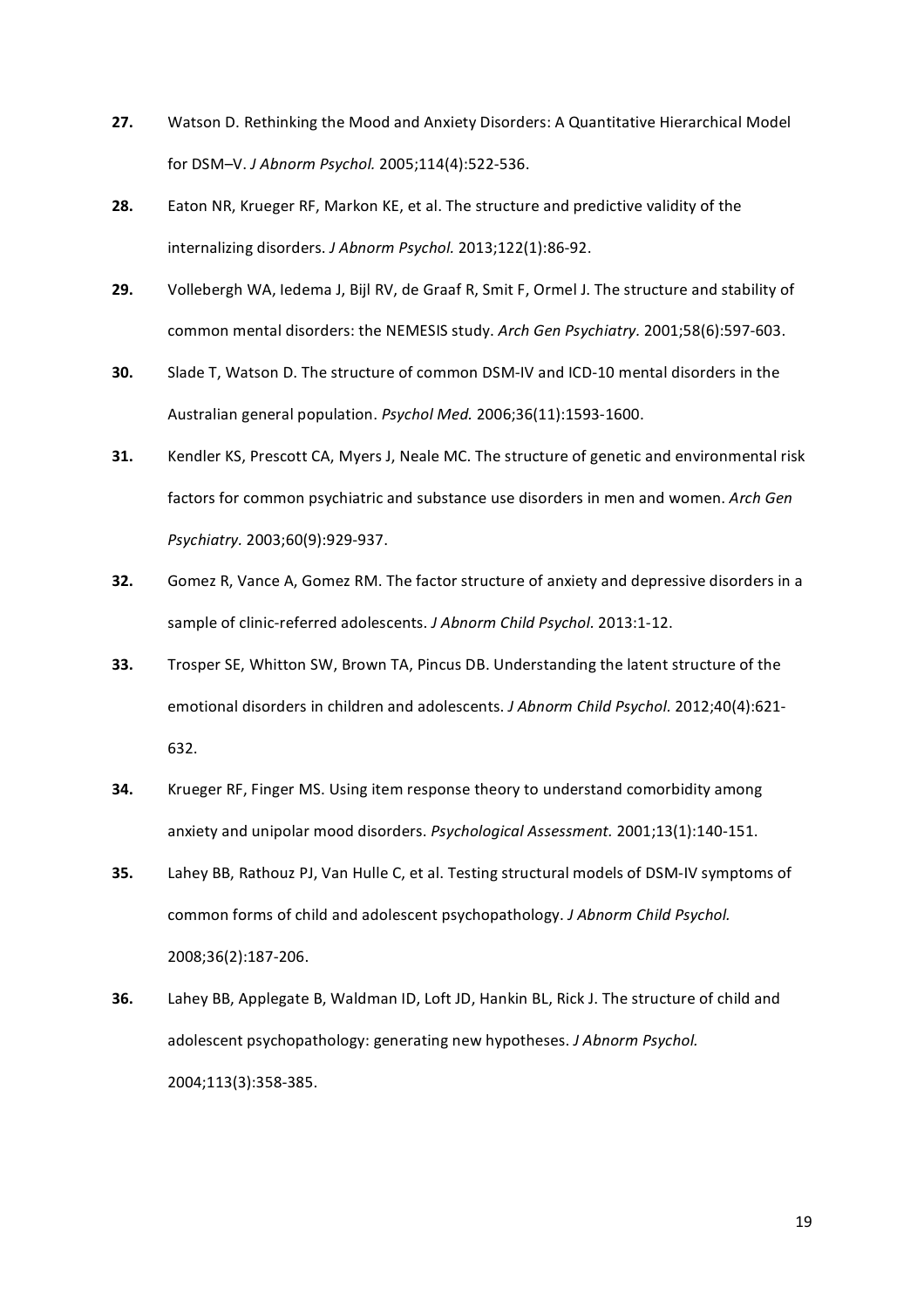- **37.** Higa-McMillan CK, Smith RL, Chorpita BF, Hayashi K. Common and unique factors associated with DSM-IV-TR internalizing disorders in children. *J Abnorm Child Psychol.* 2008;36(8):1279-1288.
- **38.** Lahey BB, Van Hulle CA, Singh AL, Waldman ID, Rathouz PJ. Higher-order genetic and environmental structure of prevalent forms of child and adolescent psychopathology. Arch *Gen Psychiatry.* 2011;68(2):181-189.
- **39.** Cosgrove VE, Rhee SH, Gelhorn HL, et al. Structure and etiology of co-occurring internalizing and externalizing disorders in adolescents. *J Abnorm Child Psychol.* 2011;39(1):109-123.
- **40.** Silberg JL, Rutter M, Eaves L. Genetic and environmental influences on the temporal association between earlier anxiety and later depression in girls. [erratum appears in Biol" Psychiatry 2001 Sep 1;50(5):393.]. *Biol Psychiatry.* 2001;49(12):1040-1049.
- **41.** Lieb R, Isensee B, Hofler M, Pfister H, Wittchen H-U. Parental major depression and the risk of depression and other mental disorders in offspring: a prospective-longitudinal community study. Arch Gen Psychiatry. 2002;59(4):365-374.
- **42.** Hudson JI, Mangweth B, Pope Jr HG, et al. Family study of affective spectrum disorder. *Arch Gen Psychiatry.* 2003;60(2):170-177.
- 43. Starr L, Conway C, Hammen C, Brennan P. Transdiagnostic and disorder-specific models of intergenerational transmission of internalizing pathology. *Psychol Med.* 2013:1-12.
- 44. Wittchen HU, Kessler RC, Pfister H, Lieb M. Why do people with anxiety disorders become depressed? A prospective-longitudinal community study. *Acta Paediatr Scand.* 2000;102(406):14b23.
- **45.** Kendler KS, Gardner CO, Lichtenstein P. A developmental twin study of symptoms of anxiety and depression: evidence for genetic innovation and attenuation. *Psychol Med.* 2008;38(11):1567-1575.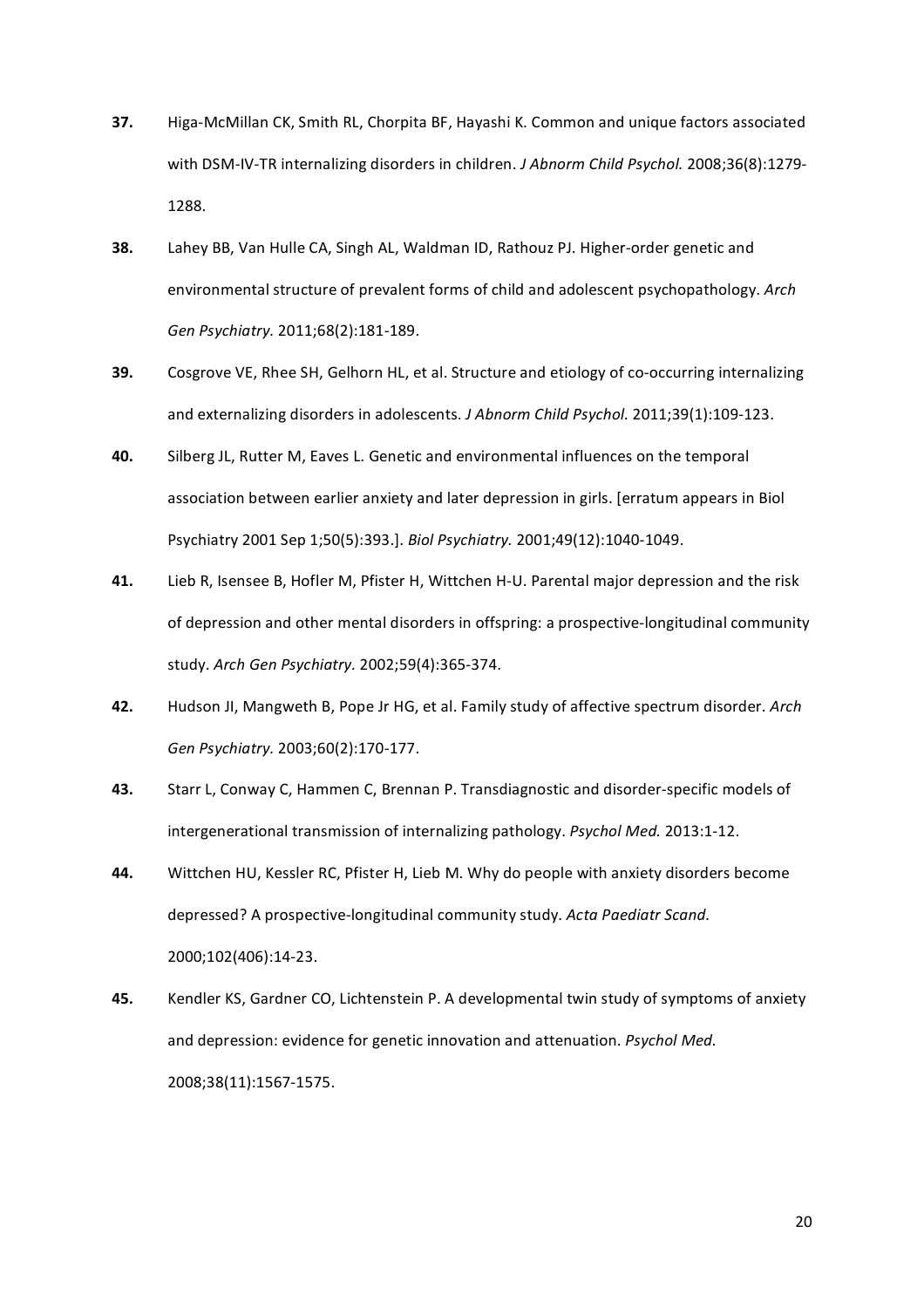- **46.** Scourfield J, Rice F, Thapar A, Harold GT, Martin N, McGuffin P. Depressive symptoms in children and adolescents: changing aetiological influences with development. *J Child Psychol Psychiatry.* 2003;44(7):968-976.
- **47.** Rice F, Harold GT, Thapar A. Assessing the effects of age, sex and shared environment on the genetic aetiology of depression in childhood and adolescence. *J Child Psychol Psychiatry.* 2002;43(8):1039-1051.
- 48. Kendler KS, Gardner CO, Annas P, Neale MC, Eaves LJ, Lichtenstein P. A longitudinal twin study of fears from middle childhood to early adulthood: evidence for a developmentally dynamic genome. Arch Gen Psychiatry. 2008;65(4):421-429.
- **49.** Franic S, Middeldorp CM, Dolan CV, Ligthart L, Boomsma DI. Childhood and Adolescent Anxiety and Depression: Beyond Heritability. *J Am Acad Child Adolesc Psychiatry.* Aug 2010;49(8):820-829.
- **50.** Lau JYF, Eley TC. Changes in genetic and environmental influences on depressive symptoms across adolescence: A twin and sibling study. *Br J Psychiatry.* 2006;189:422-427.
- **51.** Rutter M, Kim-Cohen J, Maughan B. Continuities and discontinuities in psychopathology between childhood and adult life. *J Child Psychol Psychiatry*. 2006;47(3-4):276-295.
- **52.** Harrington R, Fudge H, Rutter M, Pickles A, Hill J. Adult outcomes of childhood and adolescent depression. Arch Gen Psychiatry. 1990;47:465-473.
- **53.** Weissman MM, Wolk S, Wickramaratne P, et al. Children with prepubertal-onset major depressive disorder and anxiety grown up. *Arch Gen Psychiatry.* 1999;56(9):794-801.
- **54.** Harrington R, Rutter M, Fombonne E. Developmental pathways in depression: Multiple meanings, antecedents, and endpoints. *Dev Psychopathol.* 1996;8:601-616.
- **55.** Kaufman J, Martin A, King RA, Charney D. Are Child-, Adolescent-, and Adult-Onset Depression One and the Same Disorder? *Biol Psychiatry.* 2001;49:980-1001.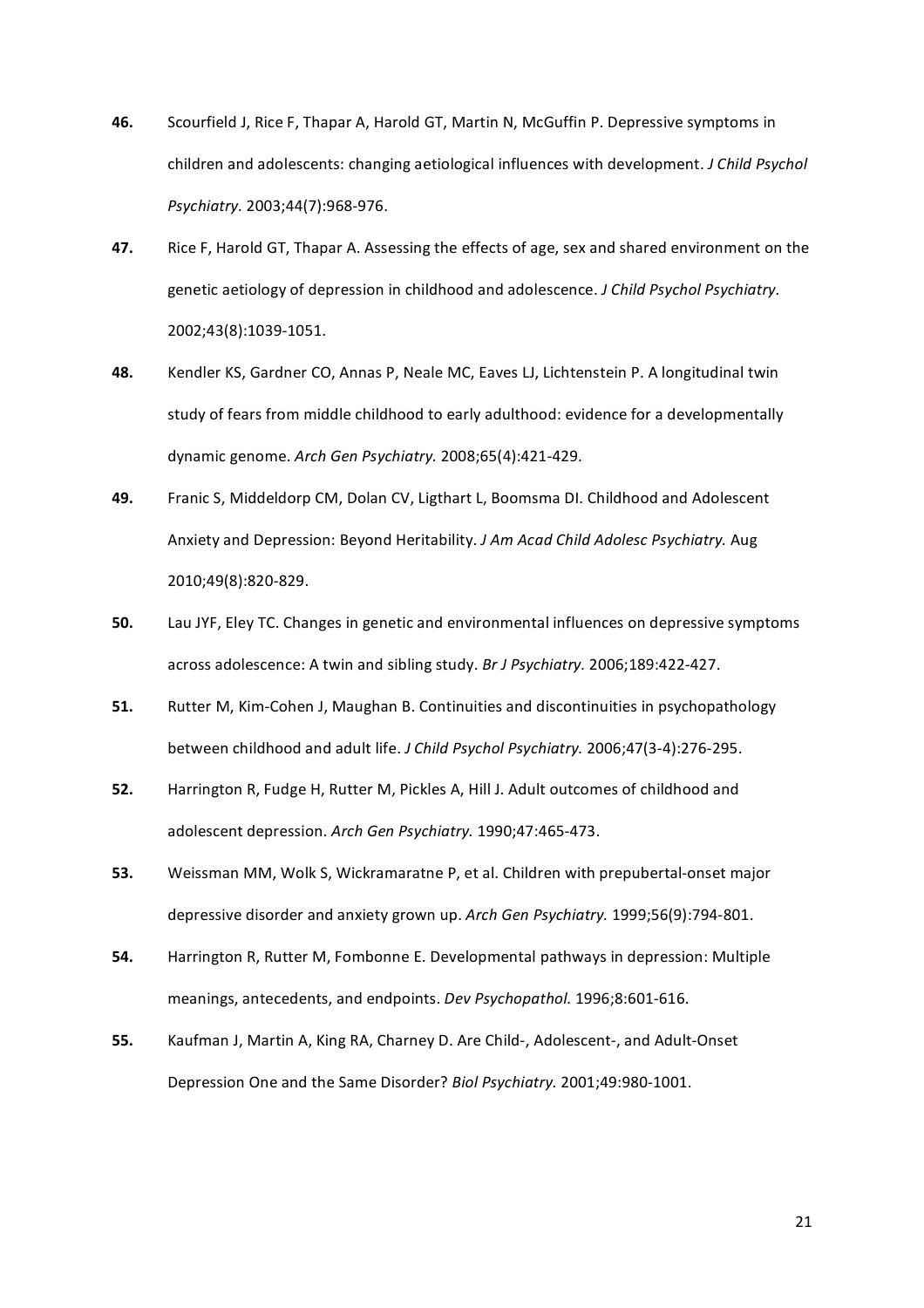- **56.** Jaffee SR, Moffitt TE, Caspi A, Fombonne E, Poulton R, Martin J. Differences in early childhood risk factors for juvenile-onset and adult-onset depression. Arch Gen Psychiatry. 2002;59(3):215-222.
- **57.** Rice F, Harold G, Thaper A. The genetic aetiology of childhood depression: A review. *J Child Psychol Psychiatry.* 2002;43(1):65-80.
- **58.** Eley TC, Gregory AM, Clark DM, Ehlers A. Feeling anxious: A twin study of panic/somatic symptoms, anxiety sensitivity and heart-beat perception in children. *J Child Psychol Psychiatry.* 2007;48(12):1184-1191.
- **59.** McAdams TA, Gregory AM, Rowe R, et al. The genesis 12–19 (G1219) study: a twin and sibling study of gene–environment interplay and adolescent development in the UK. Twin *Res Hum Genet.* 2013;1(1):1-10.
- 60. Kovacs M. The Children's Depression Inventory (CDI). *Psychopharmacol Bull.* 1985;21:995-1124.
- 61. Angold A, Costello EJ, Messer SC, Pickles A, Winder F, Silver D. The development of a short questionnaire for use in epidemiological studies of depression in children and adolescents. *Int J Method Psych.* 1995;5:1-12.
- 62. Birmaher B, Brent DA, Chiappetta L, Bridge J, Monga S, Baugher M. Psychometric properties of the Screen for Child Anxiety Related Emotional Disorders (SCARED): a replication study. Journal of the American Academy of Child & Adolescent Psychiatry. 1999;38(10):1230-1236.
- **63.** Spence SH. A measure of anxiety symptoms among children. *Behav Res Ther.* 1998;36(5):545-566.
- 64. Gregory AM, Buysse DJ, Willis TA, et al. Associations between sleep quality and anxiety and depression symptoms in a sample of young adult twins and siblings. *J Psychosom Res.* 2011;71:250-255.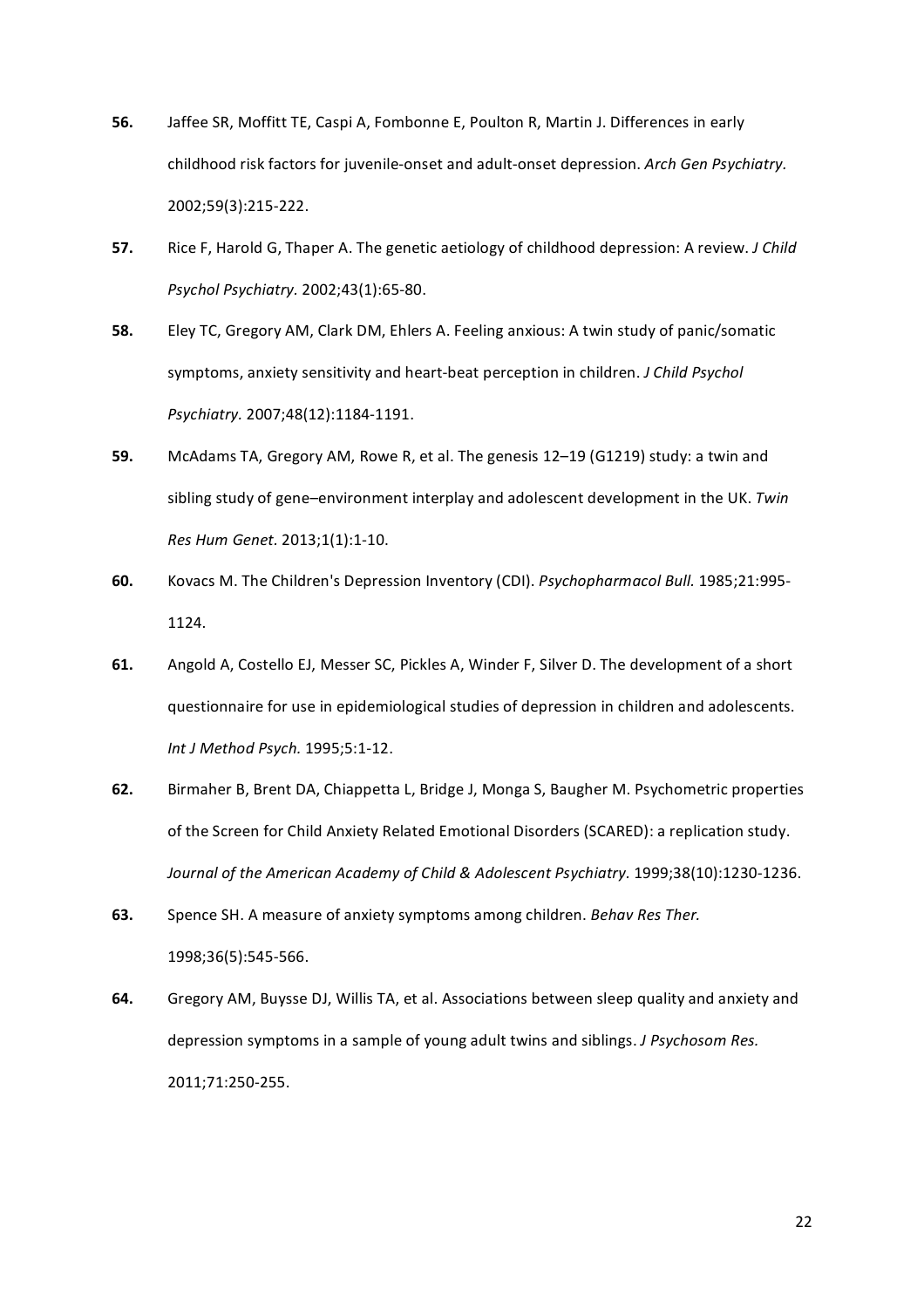- 65. Chorpita BF, Yim L, Moffitt C, Umemoto LA, Francis SE. Assessment of symptoms of DSM-IV anxiety and depression in children: A revised child anxiety and depression scale. *Behav Res Ther.* 2000;38(8):835-855.
- **66.** *Stata Statistical Software: Release 10.* [computer program]. Version: College Station, TX: StataCorp LP.; 2007.
- 67. Rijsdijk FV, Sham PC. Analytic approaches to twin data using structural equation models. *Brief Bioinform.* 2002;3 119-133.
- **68.** Boker S, Neale M, Maes H, et al. OpenMx: an open source extended structural equation modeling framework. *Psychometrika.* 2011;76(2):306-317.
- **69.** TeamRDC. R: A Language and Environment for Statistical Computing. *R Foundation for Statistical)Computing.)Vienna)Austria.)*2010.
- **70.** Lau JYF, Gregory AM, Goldwin MA, Pine DS, Eley TC. Assessing gene-environment interactions on anxiety symptom subtypes across childhood and adolescence. *Dev* Psychopathol. 2007;19:1129-1146.
- **71.** McGue M, Bouchard TJ, Jr. Adjustment of twin data for the effects of age and sex. *Behavior Genetics.* 1984;14(4):325-343.
- 72. Wagenmakers E-J, Farrell S. AIC model selection using Akaike weights. *Psychon B Rev.* 2004;11(1):192-196.
- **73.** Waszczuk M, Zavos H, Eley T. Genetic and Environmental Influences on Relationship between Anxiety Sensitivity and Anxiety Subscales in Children. *J Anxiety Disord.* 2013;27(5):475-484.
- **74.** Eley TC. General genes: A new theme in developmental psychopathology. *Curr Dir Psychol.* 1997;6:90-95.
- **75.** Lester KJ, Eley TC. Therapygenetics: Using genetic markers to predict response to psychological treatment for mood and anxiety disorders. *Biol Mood Anxiety Disord.*  $2013;3(4):1-16.$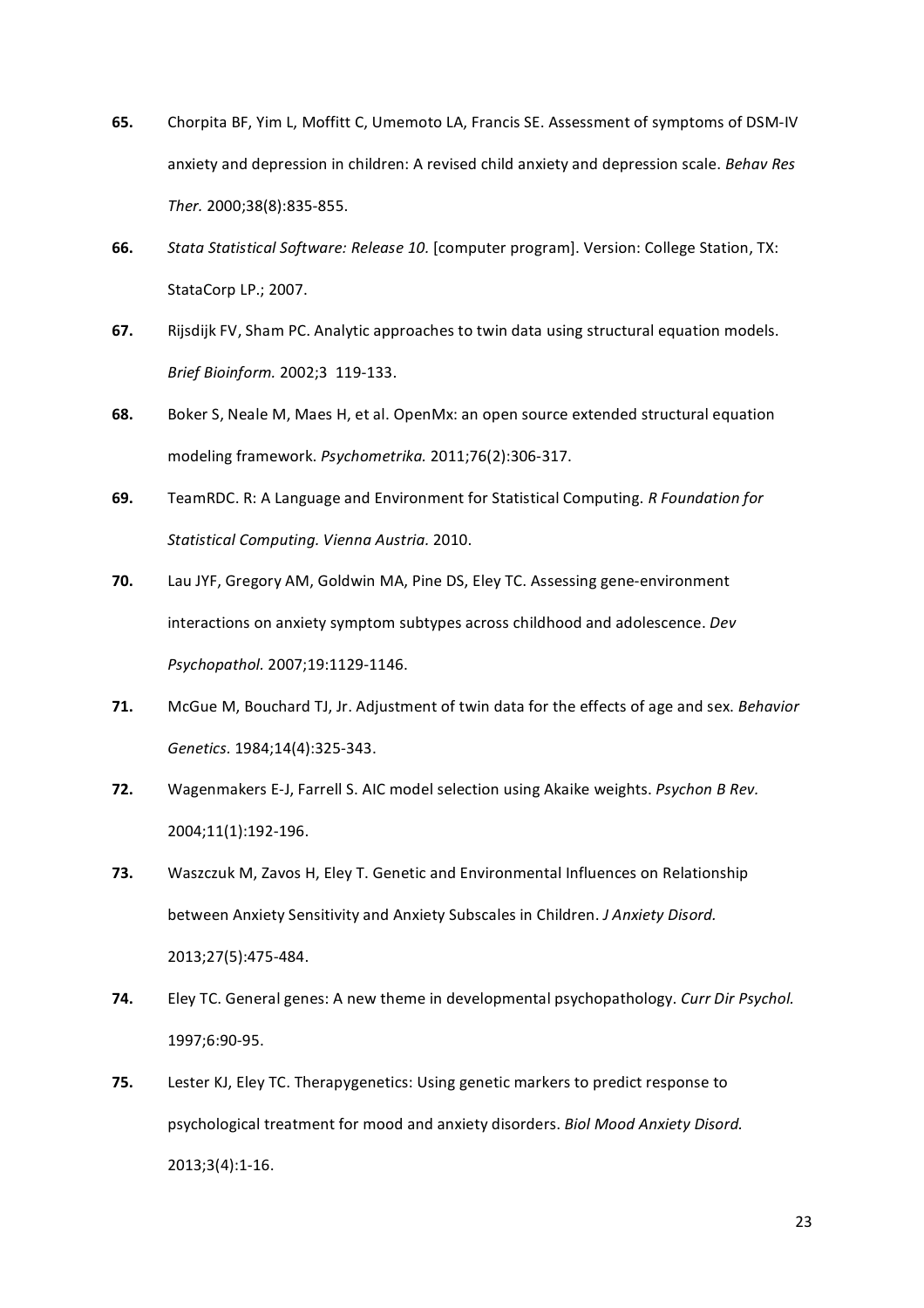- **76.** Eley TC, Hudson JL, Creswell C, et al. Therapygenetics: the 5HTTLPR and response to psychological therapy. *J Mol Psychiatry.* 2012;17(3):236-237.
- 77. Keers R, Aitchison KJ. Pharmacogenetics of antidepressant response. *Expert Rev Neurother.* 2011;11(1):101-125.
- **78.** O'Reilly PF, Hoggart CJ, Pomyen Y, et al. MultiPhen: joint model of multiple phenotypes can increase discovery in GWAS. *PLoS ONE.* 2012;7(5):e34861.
- **79.** Zaitlen N, Lindström S, Pasaniuc B, et al. Informed conditioning on clinical covariates increases power in case-control association studies. *PLoS Genetics.* 2012;8(11):e1003032.
- 80. Barlow DH, Allen LB, Choate ML. Toward a unified treatment for emotional disorders. *Behav Ther.* 2004;35(2):205-230.
- 81. Craske MG, Rose RD, Lang A, et al. Computer-assisted delivery of cognitive behavioral therapy for anxiety disorders in primary-care settings. *Depress Anxiety.* 2009;26(3):235-242.
- 82. Wilamowska ZA, Thompson-Hollands J, Fairholme CP, Ellard KK, Farchione TJ, Barlow DH. Conceptual background, development, and preliminary data from the unified protocol for transdiagnostic treatment of emotional disorders. *Depress Anxiety.* 2010:27(10):882-890.
- 83. Titov N, Dear BF, Schwencke G, et al. Transdiagnostic internet treatment for anxiety and depression: A randomised controlled trial. *Behav Res Ther.* 2011;49(8):441-452.
- 84. McEvoy PM, Nathan P, Norton PJ. Efficacy of transdiagnostic treatments: A review of published outcome studies and future research directions. *J Cog Psychother.* 2009;23(1):20-33.
- 85. Clark DA, Taylor S. The transdiagnostic perspective on cognitive-behavioral therapy for anxiety and depression: New wine for old wineskins? *J Cog Psychother.* 2009;23(1):60-66.
- **86.** Brown TA, Antony MM, Barlow DH. Diagnostic comorbidity in panic disorder: Effect on treatment outcome and course of comorbid diagnoses following treatment. *J Consult Clin* Psychol. 1995;63(3):408-418.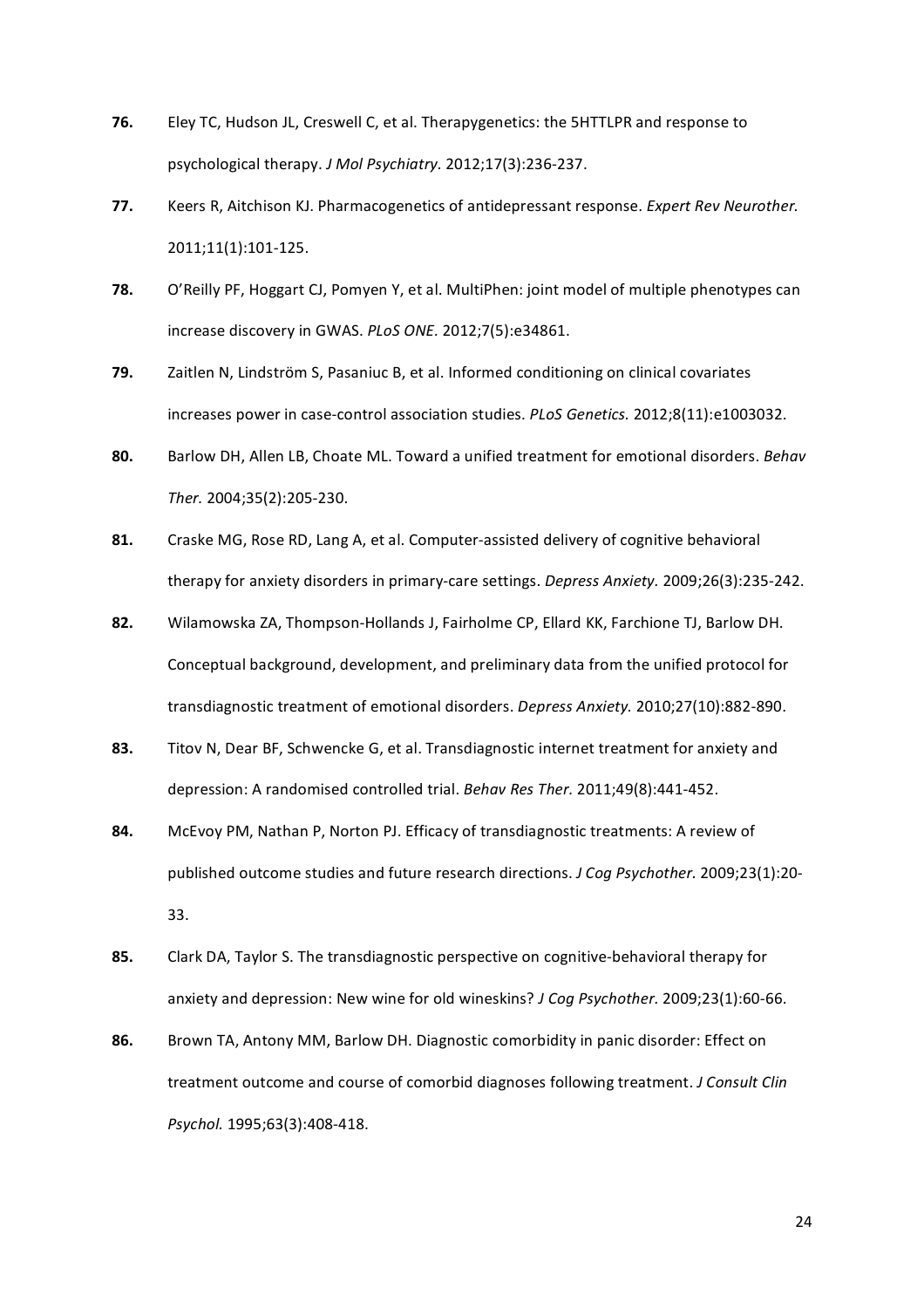- 87. Kendall PC, Brady EU, Verduin TL. Comorbidity in childhood anxiety disorders and treatment outcome. Journal of the American Academy of Child & Adolescent Psychiatry. 2001;40(7):787-794.
- 88. Furukawa TA, Watanabe N, Omori IM. What (no) differences in responses to three classes of psychotropics can teach us about distinctions between generalized anxiety disorder and major depressive disorder. In: Goldberg DP, Kendler KS, Sirovatka P, Regier DA, eds. Diagnostic Issues in Depression and Generalized Anxiety Disorder: Refining the Research Agenda for DSM-V. Arlington, V.A.: American Psychiatric Association; 2010.
- 89. Morilak DA, Frazer A. Antidepressants and brain monoaminergic systems: a dimensional approach to understanding their behavioural effects in depression and anxiety disorders. *Int J* Neuropsychopharmacol. 2004;7(2):193-218.
- **90.** Balázs J, Miklósi M, Keresztény Á, et al. Adolescent subthreshold-depression and anxiety: psychopathology,"functional"impairment"and"increased"suicide"risk."*J)Child)Psychol) Psychiatry.* 2013;54(6):670-677.
- **91.** Fergusson DM, Horwood LJ, Ridder EM, Beautrais AL. Subthreshold depression in adolescence and mental health outcomes in adulthood. Arch Gen Psychiatry. 2005;62(1):66-72.
- **92.** Pickles A, Rowe R, Simonoff E, Foley D, Rutter M, Silberg J. Child psychiatric symptoms and psychosocial impairment: relationship and prognostic significance. *British Journal of Psychiatry.* 2001;179:230-235.
- 93. Plomin R, Haworth CM, Davis OS. Common disorders are quantitative traits. Nature Reviews *Genetics.* 2009;10(12):872-878.
- **94.** Kendler KS, Neale MC, Kessler RC, Heath AC, Eaves LJ. Major depression and generalized anxiety disorder. Same genes, (partly) different environments? Arch Gen Psychiatry. e 1992;49(9):716-722.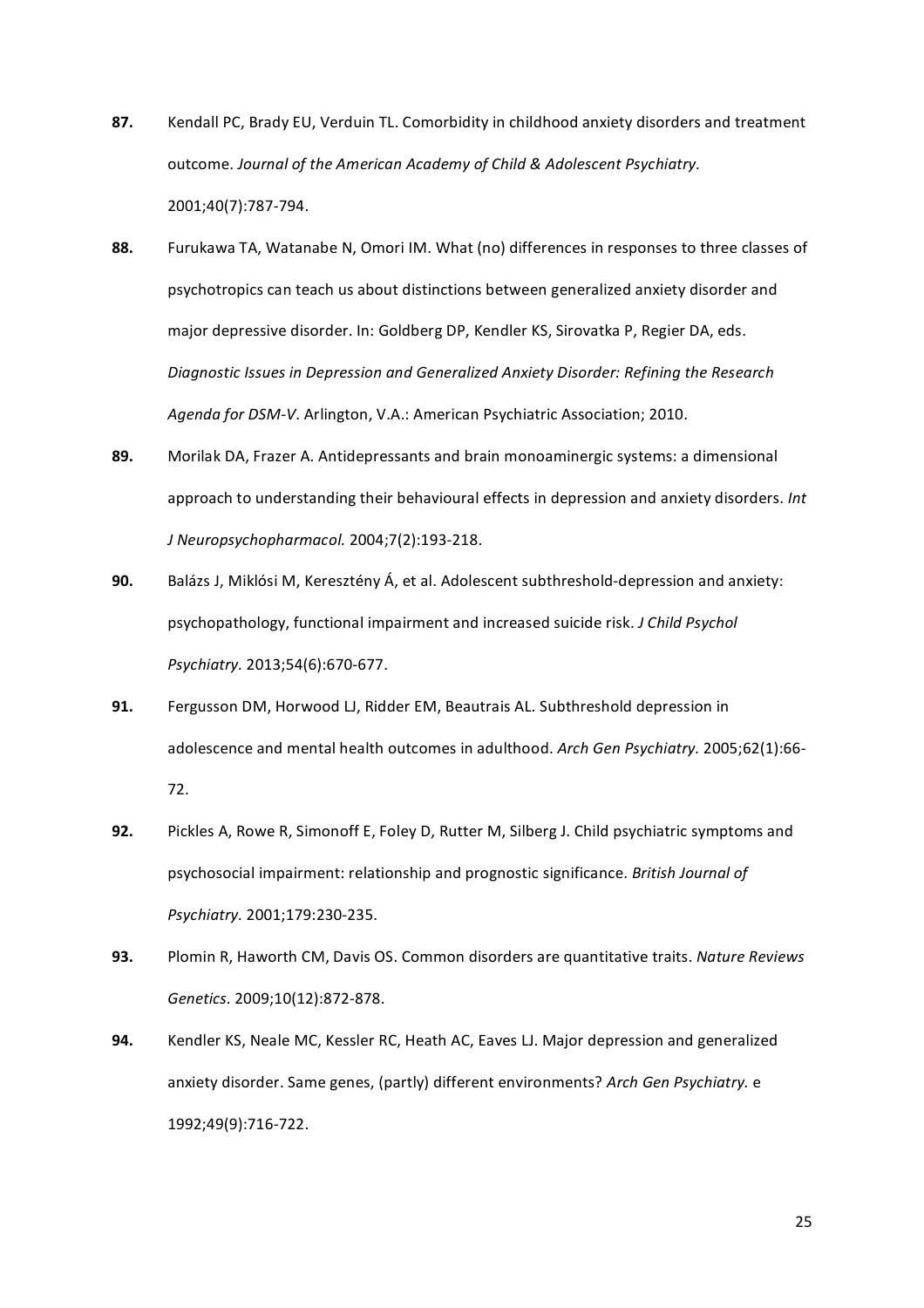- **95.** Kendler KS, Neale MC, Kessler RC, Heath AC, Eaves LJ. A population-based twin study of major depression in women. The impact of varying definitions of illness. Arch Gen Psychiatry. b 1992;49(4):257-266.
- 96. Merrell KW, McClun LA, Kempf KKG, Lund J. Using self-report assessment to identify children with internalizing problems: Validity of the internalizing symptoms scale for children. *J Psychoeduc Assess.* 2002;20:223-239.
- 97. Michael KD, Merrell KW. Reliability of children's self-reported internalizing symptoms over short to medium-length time intervals. *J Am Acad Child Adolesc Psychiatry*. Feb 1998;37(2):194-201.
- 98. Plomin R, DeFries JC, McClearn GE, McGuffin P. Behavioral genetics. New York: Worth Publishers; 2008.
- 99. Price TS, Freeman B, Craig IW, Petrill SA, Ebersole L, Plomin R. Infant zygosity can be assigned by parental report questionnaire data. *Twin Res.* 2000;3:129-133.
- 100. Cohen DJ, Dibble E, Grawe JM, Pollin W. Reliably separating identical from fraternal twins. *Arch Gen Psychiatry.* 1975;32:1371-1375.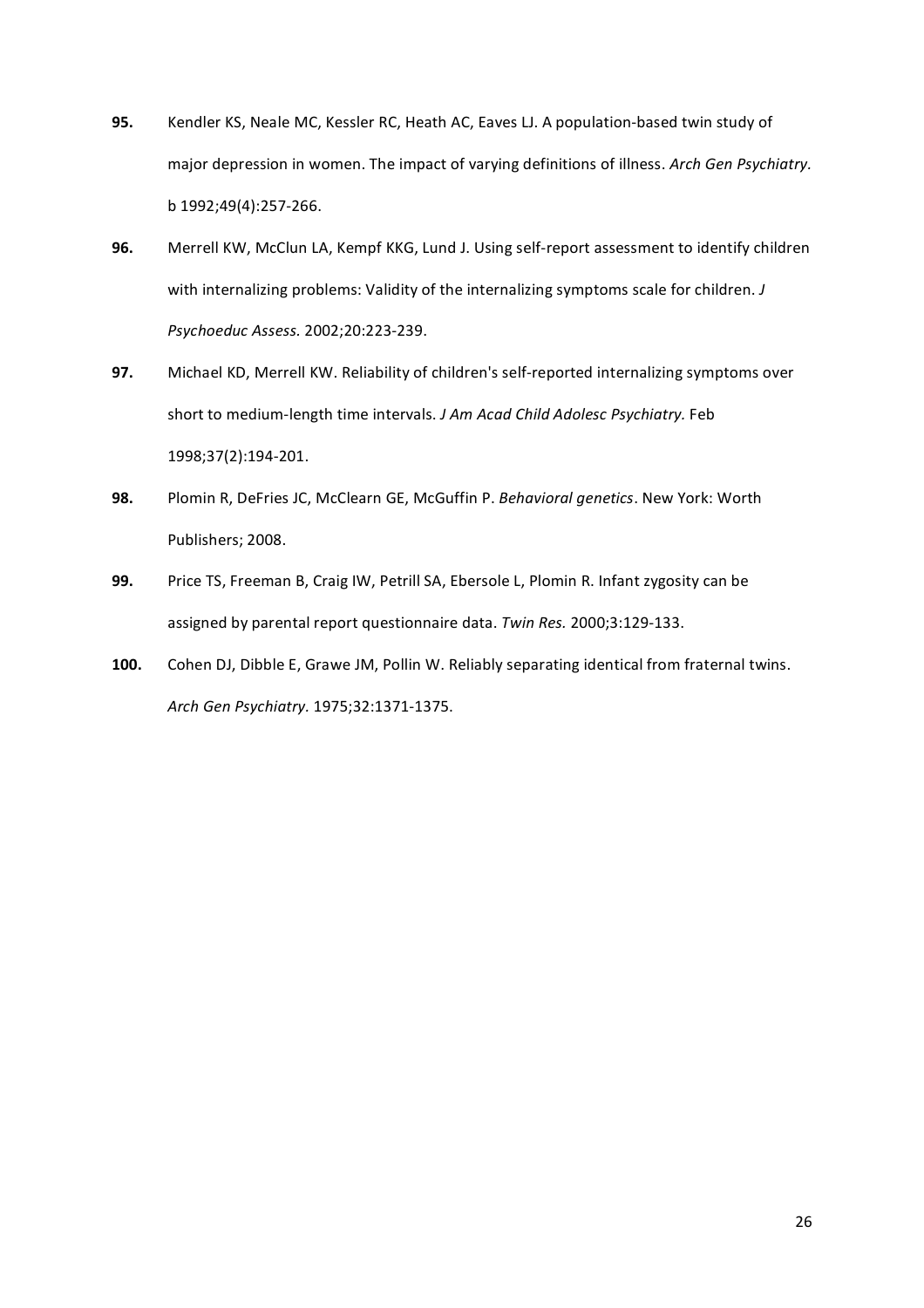## **Figures Legends**

Figure 1 – Diagrams presenting the three multivariate models fitted to the data: (a) correlated factors solution (DSM-5 conceptualisation), (b) one-factor independent pathway model (unidimensional conceptualisation), (c) two-factor independent pathway model (bidimensional 'distress' and 'fear' conceptualisation).

## *Note:*

 $A_c$  and  $A_{c1}$  – additive genetic influences acting via a common factor on all variables,  $A_{c2}$  – additive genetic influences acting via a common factor on 3 fear variables,  $A_s$  – additive genetic influences acting on a specific variable,  $E_c$  – non-shared environmental influences acting via a common factor on all variables,  $E_s$  – non-shared environmental influences acting on a specific variable.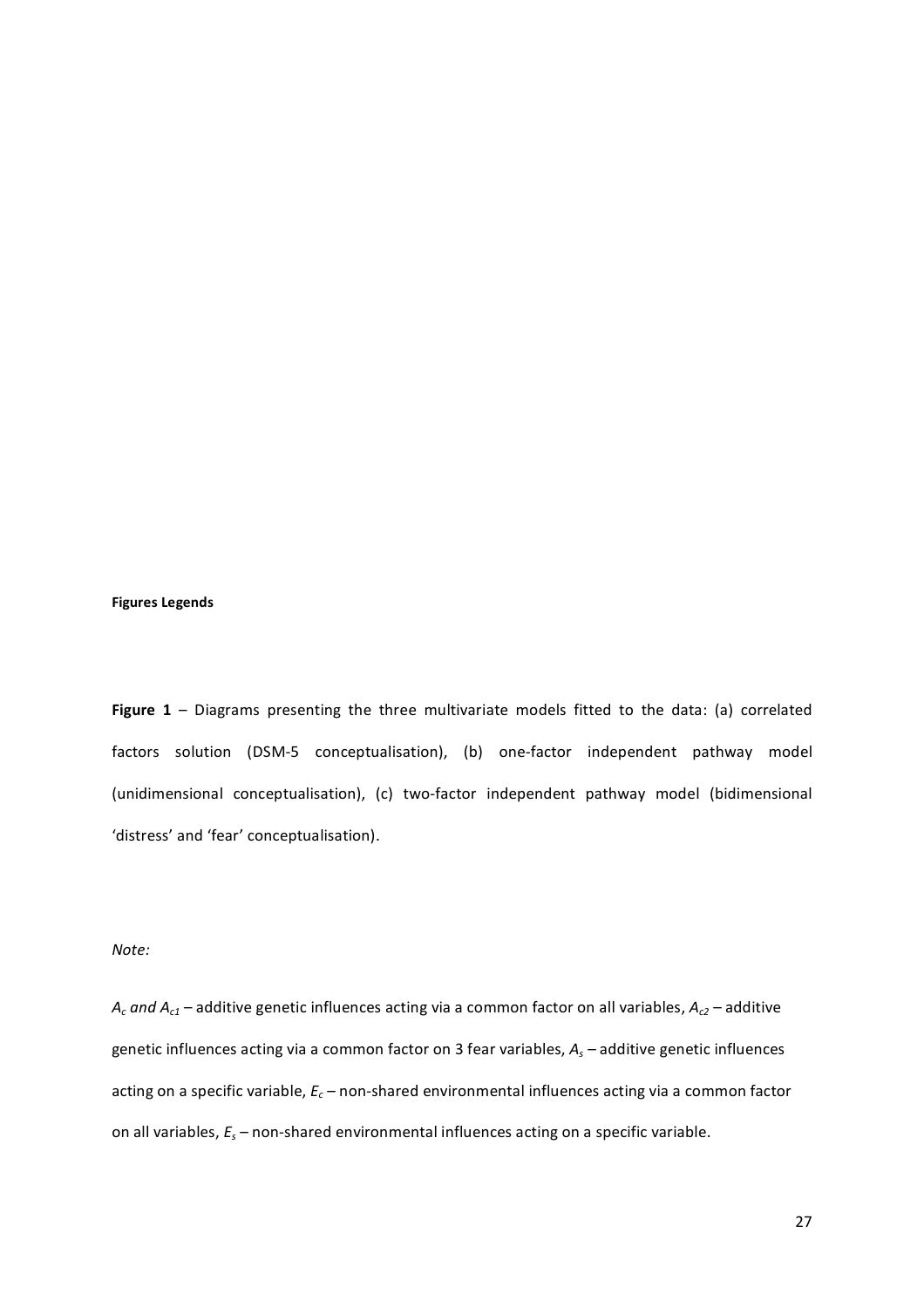Figure for illustrative purposes only. Only the genetic and non-shared environmental associations on

a selection of variables are shown.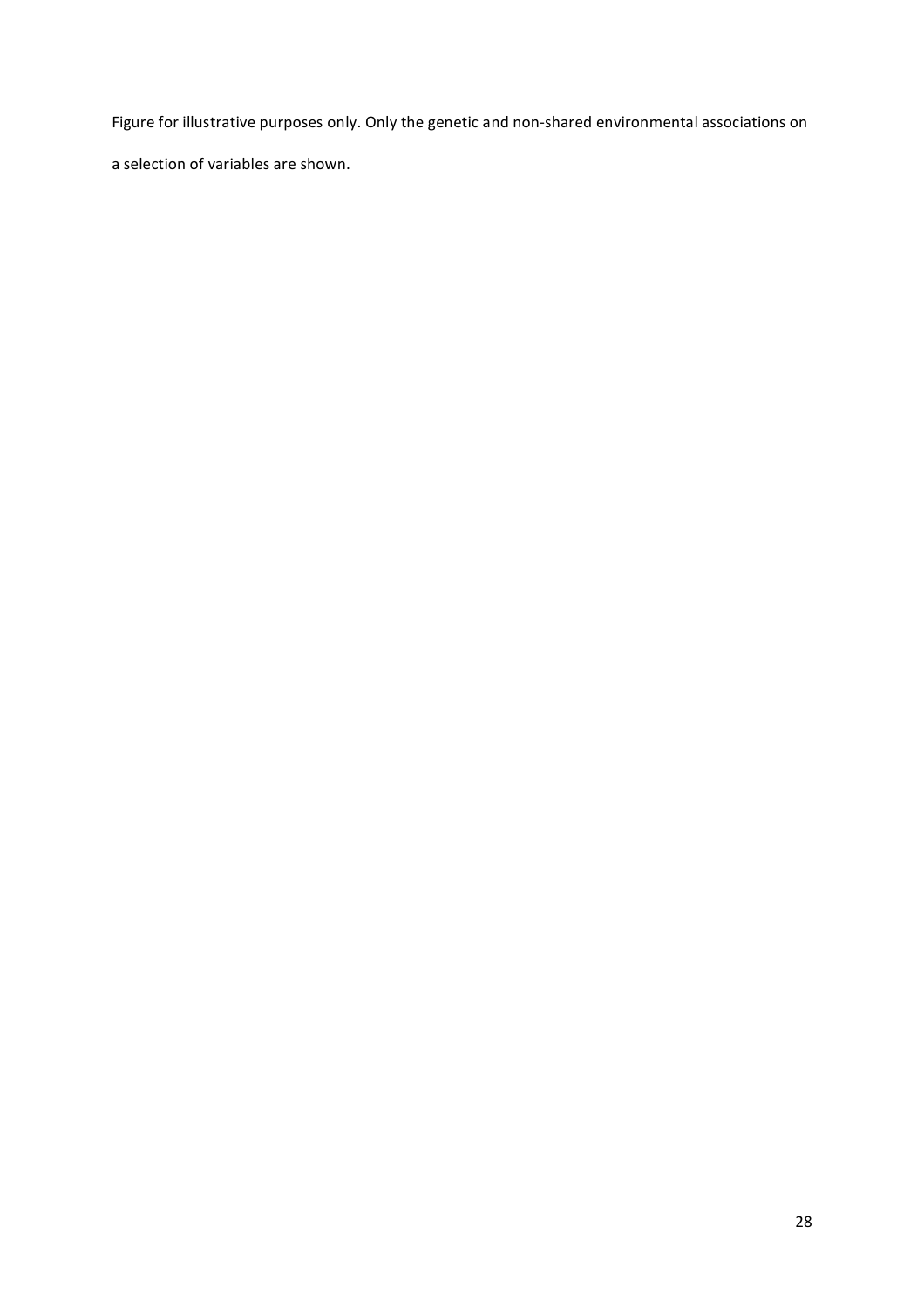## Table 1. Sample characteristics and descriptive statistics.

| Sample                               | ECHO                    |                 |             |                     |          |                 |                |                  | G1219               |                      |      |                    |                      |          |          |                     |                       |      |          |          |      |                 |      |          |          |
|--------------------------------------|-------------------------|-----------------|-------------|---------------------|----------|-----------------|----------------|------------------|---------------------|----------------------|------|--------------------|----------------------|----------|----------|---------------------|-----------------------|------|----------|----------|------|-----------------|------|----------|----------|
| Wave                                 | Wave 1<br>Child         |                 |             |                     |          | Wave 2<br>Child |                |                  |                     | Wave 2<br>Adolescent |      |                    | Wave 3<br>Adolescent |          |          |                     | Wave 4<br>Young adult |      |          |          |      |                 |      |          |          |
| N (pairs) <sup>a</sup>               | 300                     |                 |             |                     | 250      |                 |                |                  |                     | 1,372                |      |                    | 866                  |          |          |                     | 896                   |      |          |          |      |                 |      |          |          |
| Female / Male<br>pairs (%)           | 169.5 (57) / 130.5 (43) |                 |             | 141 (56) / 109 (44) |          |                 |                |                  | 768 (56) / 604 (44) |                      |      | 520 (60) /346 (40) |                      |          |          | 547 (61) / 349 (39) |                       |      |          |          |      |                 |      |          |          |
| Age: Mean (years,<br>months) (range) | $8,6(8,2-8,11)$         |                 |             | $10,1(9,7 - 10,10)$ |          |                 |                |                  | $15,0(12,0-21,0)$   |                      |      |                    | $17,0(14,0-23,0)$    |          |          |                     | $20,0(18,0 - 27,0)$   |      |          |          |      |                 |      |          |          |
| Zygosityb<br>(MZ/DZS/DZO/Sib)        | 100/82/117/0            |                 |             | 83/69/98/0          |          |                 |                | 350/313/334/3302 |                     |                      |      | 234/207/232/182    |                      |          |          | 230/214/232/201     |                       |      |          |          |      |                 |      |          |          |
|                                      | N                       | Mean<br>(SD)    | <b>Skew</b> | Kurtosis            | $\alpha$ | N               | Mean<br>(SD)   | skew             | kurtosis            | $\alpha$             | N    | Mean<br>(SD)       | <b>Skew</b>          | Kurtosis | $\alpha$ | N                   | <b>Mean</b><br>(SD)   | skew | kurtosis | $\alpha$ | N    | Mean<br>(SD)    | skew | kurtosis | $\alpha$ |
| <b>Depression</b>                    | 575                     | 10.27<br>(6.94) | .91         | 3.66                | .81      | 499             | 8.22<br>(5.82) | 1.06             | 4.07                | .82                  | 2630 | 8.08<br>(6.65)     | 1.35                 | 4.86     | .86      | 1590                | 6.25<br>(5.33)        | 1.14 | 3.90     | .79      | 1549 | 6.45<br>(5.73)  | 1.26 | 4.22     | .90      |
| Generalized<br>Anxiety               | 578                     | 5.52<br>(3.51)  | .42         | 2.71                | .69      | 489             | 5.08<br>(3.46) | .67              | 3.12                | .76                  | 2632 | 5.17<br>(2.98)     | .87                  | 4.12     | .77      | 1555                | 4.87<br>(2.92)        | .81  | 3.82     | .78      | 1552 | 4.81<br>(2.97)  | .82  | 3.73     | .70      |
| Panic                                | 578                     | 7.15<br>(4.53)  | .57         | 2.82                | .75      | 489             | 5.71<br>(3.93) | .86              | 3.89                | .76                  | 2619 | 2.82<br>(3.26)     | 1.83                 | 7.48     | .77      | 1565                | 1.40<br>(2.24)        | 2.55 | 11.53    | .78      | 1552 | 3.57<br>(3.61)  | 2.13 | 9.83     | .86      |
| <b>Separation</b><br>Anxiety         | 578                     | 7.46<br>(3.53)  | .11         | 2.40                | .69      | 489             | 6.06<br>(2.24) | .42              | 2.84                | .69                  | 2622 | 2.90<br>(2.50)     | 1.35                 | 5.68     | .67      | 1568                | 2.72<br>(1.42)        | 1.02 | 4.76     | .66      | 1551 | 2.65<br>(2.91)  | 1.83 | 7.73     | .77      |
| <b>Social Anxiety</b>                | 578                     | 6.80<br>(2.96)  | $-12$       | 2.68                | .51      | 489             | 6.27<br>(3.03) | .05              | 2.74                | .58                  | 2625 | 5.97<br>(3.31)     | .52                  | 2.95     | .72      | 1572                | 4.37<br>(2.70)        | .54  | 2.85     | .78      | 1551 | 10.91<br>(5.45) | .43  | 2.89     | .83      |

*Note:*

*MZ* - monozygotic; *DZS* - dizygotic (same-sex pairs); *DZO* - dizygotic (opposite-sex pairs); *Sib* – siblings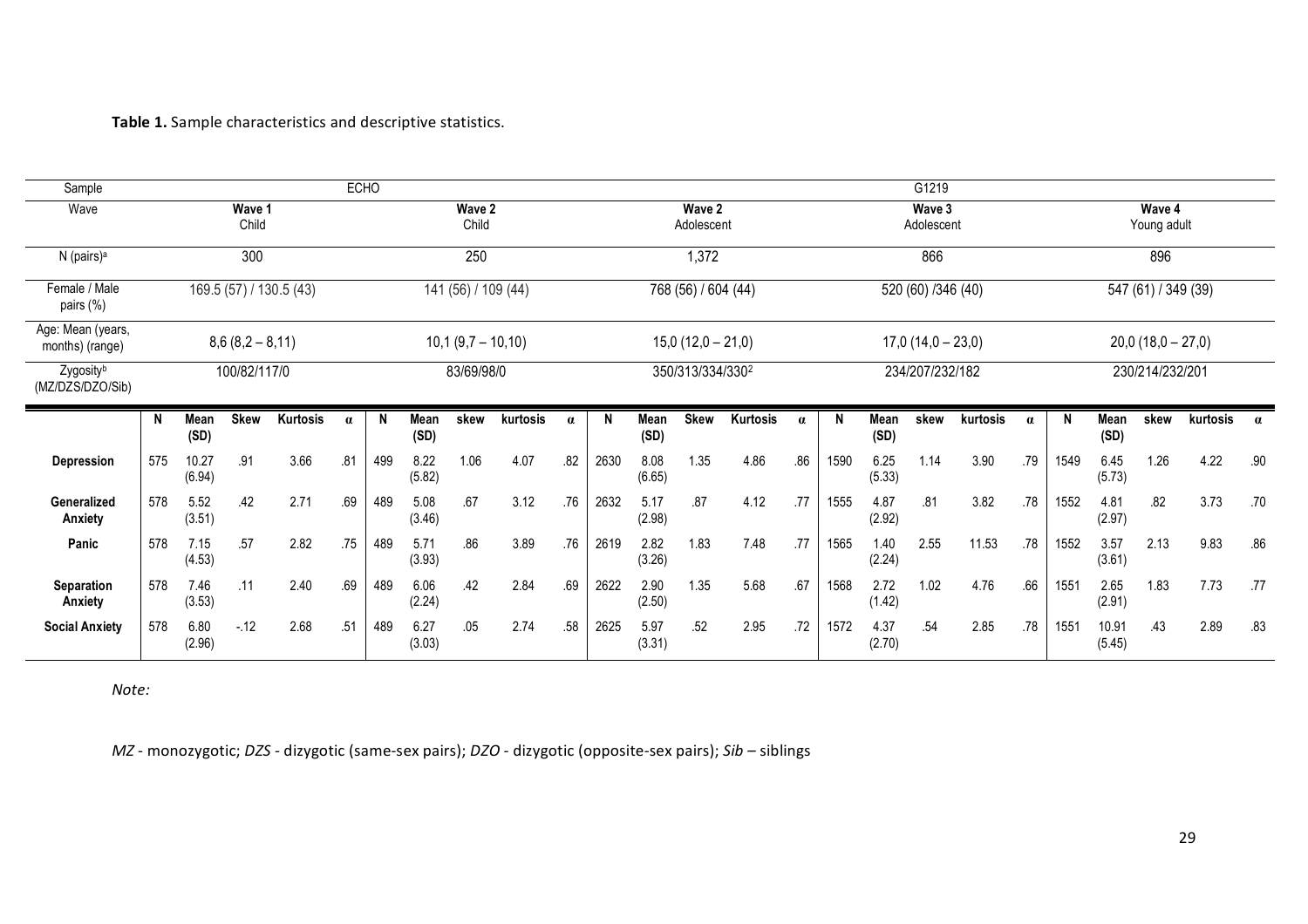**Table 1** (continued). Sample characteristics and descriptive statistics.

<sup>a</sup> Total number of twin and sibling pairs in sample at each time point.

<sup>b</sup> Twin pair zygosity was identified in both samples using a combination of parent-rated questionnaires and DNA sequencing in uncertain cases. The number of twin pairs does not add up to totals owing to a number of twin pairs of unknown zygosity (ECHO wave  $1 = 1$ ; G1219 wave  $2 = 45$ ; wave  $3 = 11$ ; wave  $4 = 1$ 19). These pairs were excluded from genetic analyses.

Different measures were used at different time points, thus the means cannot be compared across certain time points. In order to check for measurement effects, longitudinal correlations between anxiety subscales scores are presented in eTable 4. The results suggest comparable continuity of anxiety symptoms scores within and across anxiety measures

Results presented on untransformed variables for comparison with other published samples.

In ECHO data from 11 twins pairs (4%) were excluded because at least one twin in that pair had known neurological or receptive language impairments, autistic spectrum disorder or attention difficulties or because researchers observed substantial difficulty completing the tasks.

Twin pair zygosity was identified in both samples using a combination of parent-rated child<sup>99</sup> and adolescent<sup>100</sup> questionnaires, and DNA sequencing in uncertain cases.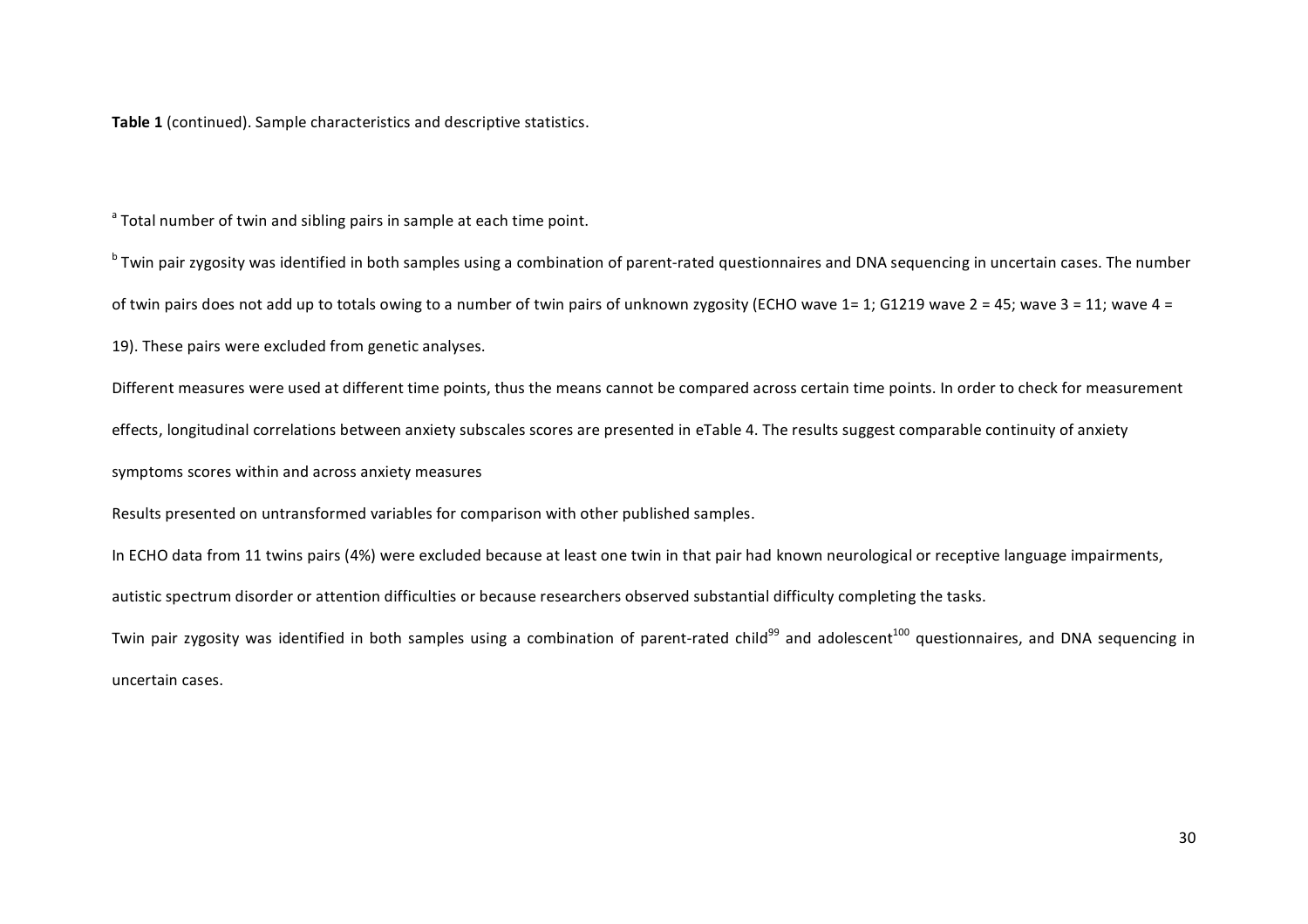Table 2 – Full and partial correlations between depression and anxiety subscales in childhood, adolescence and early adulthood.

|                            | Childhood<br>$(8 \text{ years})$ | Childhood<br>$(10 \text{ years})$ | Adolescence<br>$(15 \text{ years})$      | Adolescence<br>$(17 \text{ years})$ | Young Adulthood<br>$(20 \text{ years})$ |
|----------------------------|----------------------------------|-----------------------------------|------------------------------------------|-------------------------------------|-----------------------------------------|
|                            |                                  |                                   | (a) Full Correlations with Depression    |                                     |                                         |
| <b>Generalized Anxiety</b> | $.40$ $(.33-.47)$                | $.36$ ( $.31 - .46$ )             | $.60$ $(.58-.62)$                        | $.59$ ( $.56 - .62$ )               | $.56$ ( $.53 - .59$ )                   |
| Somatic/Panic              | $.32$ ( $.25-.39$ )              | $.28$ ( $.20 - .36$ )             | $.57(0.54-0.60)$                         | $.48$ ( $.44 - .52$ )               | $.51(.47-.55)$                          |
| <b>Separation Anxiety</b>  | $.24$ (.16 $-0.32$ )             | $.23(.15-.31)$                    | $.42$ ( $.39 - .45$ )                    | $.16$ ( $.11-.21$ )                 | $.50(.46-.54)$                          |
| Social Phobia              | $.18(0.10-0.26)$                 | $.18(0.09-0.26)$                  | $.47(.44-.50)$                           | $.44(.40-.48)$                      | $.54$ ( $.50-.57$ )                     |
|                            |                                  |                                   | (b) Partial Correlations with Depression |                                     |                                         |
| <b>Generalized Anxiety</b> | $.21( .13 - .29)$                | $.20$ ( $.11 - .28$ )             | $.19(0.15-0.23)$                         | $.29$ ( $.24 - .34$ )               | $.14(0.09-0.19)$                        |
| Somatic/Panic              | $.07$ ( $-.01-.15$ )             | $.04$ ( $-.05-.13$ )              | $.24$ ( $.20 - .28$ )                    | $.17(.12-.22)$                      | $.15(0.10-0.20)$                        |
| <b>Separation Anxiety</b>  | $-03$ ( $-11$ $-05$ )            | $.04$ ( $-.05-.13$ )              | $-02$ ( $-06 - 02$ )                     | $-14$ $(-19 - 09)$                  | $.06$ $(.01-.11)$                       |
| Social Phobia              | $-0.05$ ( $-13-0.03$ )           | $-02$ ( $-11-07$ )                | $.14$ ( $.10-.18$ )                      | $.16$ ( $.11-.21$ )                 | $.19(0.14 - .24)$                       |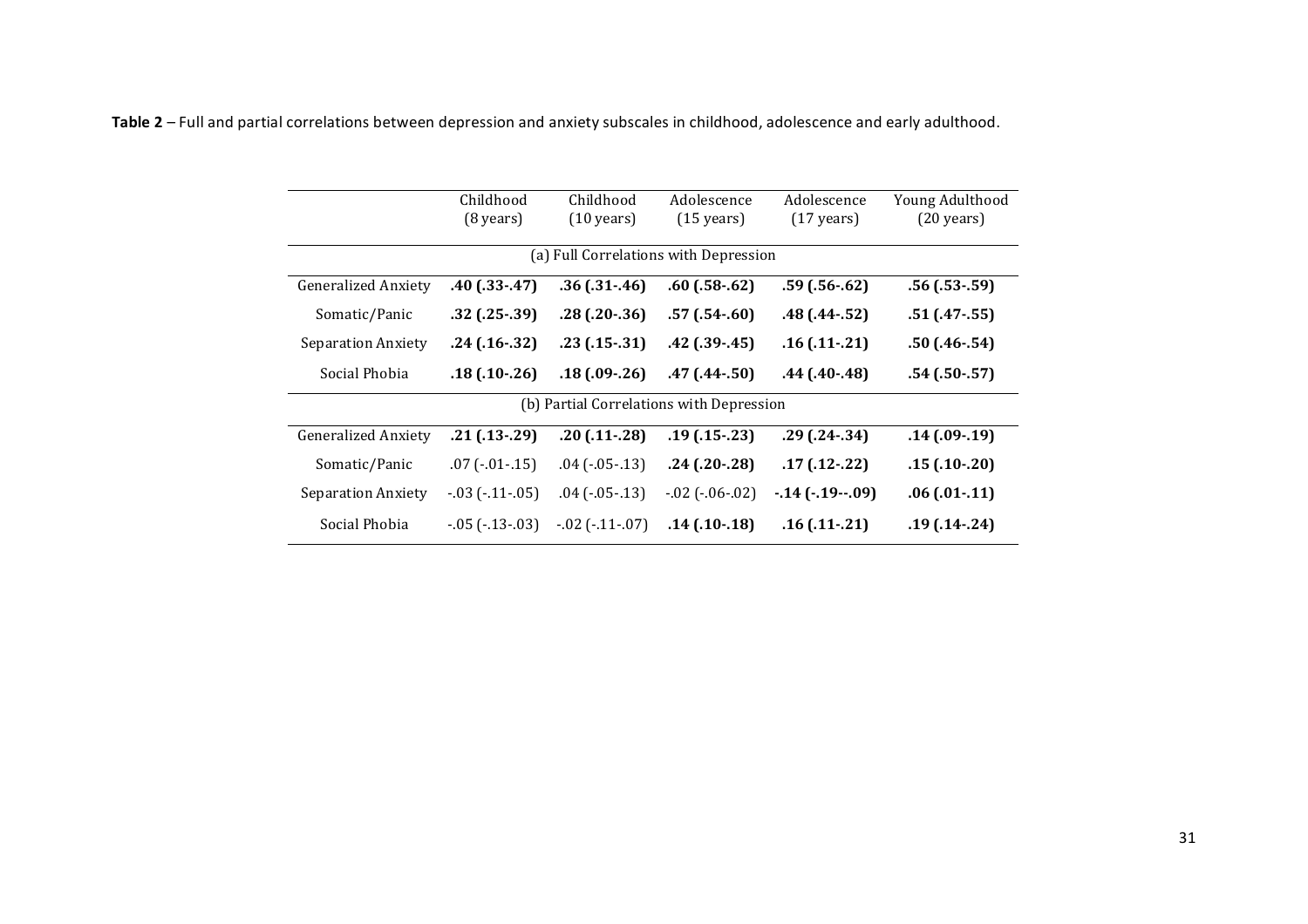Table 2 (continued) – Full and partial correlations between depression and anxiety subscales in childhood, adolescence and early adulthood.

*Note:*

The childhood sample comes from the ECHO study, the adolescent sample comes from waves 2-3 and the young adult sample comes from wave 4 from the G1219 study. Mean ages provided in the headings.

95% Confidence Intervals (CIs) are presented in brackets. CIs not inclusive of zeros indicate significant correlations (in bold). Non-overlapping CIs mean significant difference between the values. The difference in CIs width between the ECHO and G1219 time points reflects larger sample size of G1219 which results in greater power to estimate the parameters precisely.

Partial correlations controlled for all other anxiety variables within time.

Results presented on untransformed variables for comparison with other published samples. The correlations between anxiety disorder subscales are discussed elsewhere $^{70, 73}$ .

The additional analyses inclusive of fear of physical injury symptoms (at mean ages 15 and 17) are presented in eTable 2.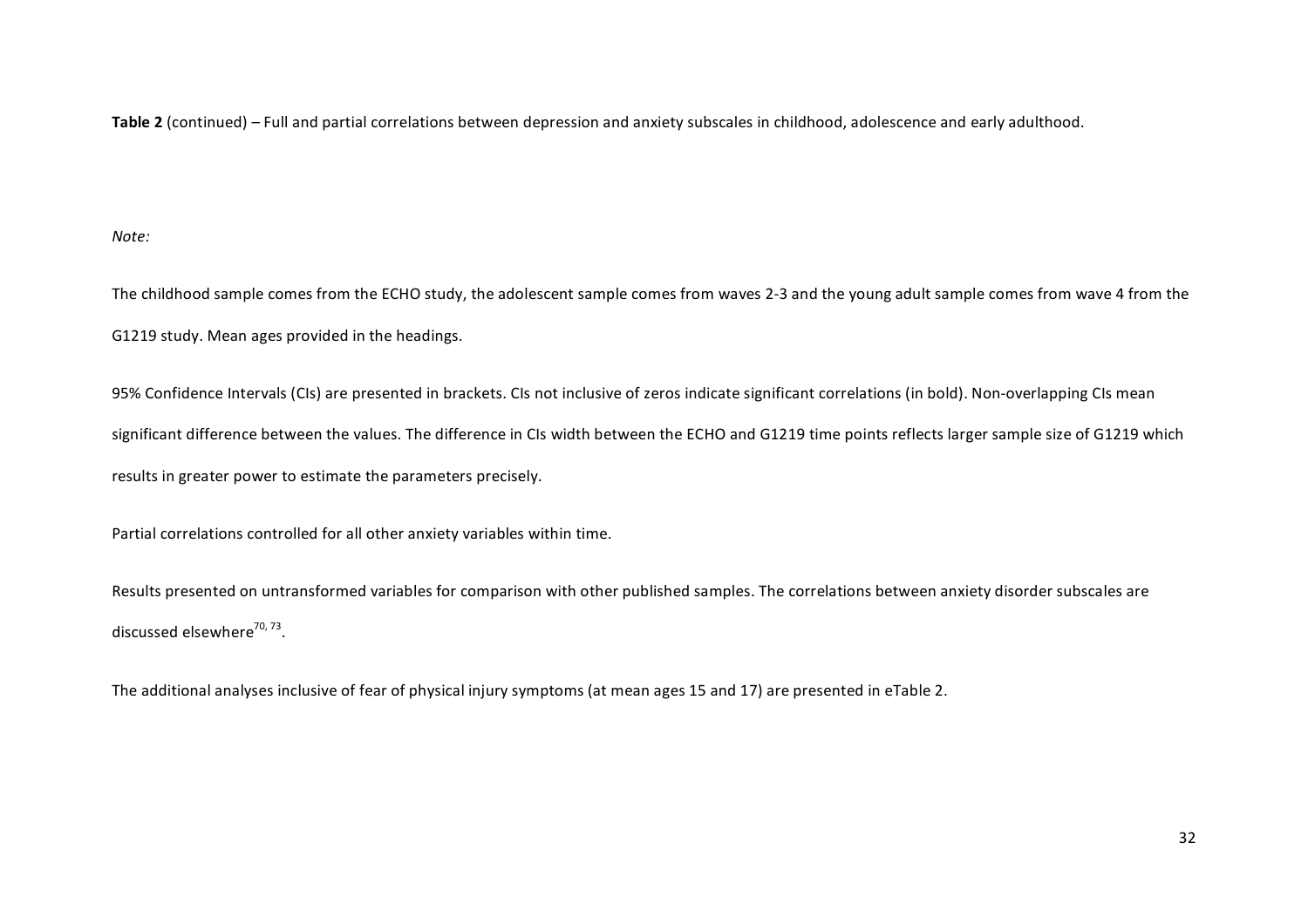Table 3 – Multivariate model fit statistics in childhood, adolescence and early adulthood.

|                                     |          |       | Comparison to Saturated Model |             |                        | Comparison to Correlated<br><b>Factors Solution</b> |                |         | Comparison to 2 Factors<br><b>Independent Pathway Model</b> |             |         |            |                         |
|-------------------------------------|----------|-------|-------------------------------|-------------|------------------------|-----------------------------------------------------|----------------|---------|-------------------------------------------------------------|-------------|---------|------------|-------------------------|
|                                     | $-2LL$   | df    | $\chi^2$                      | $\Delta$ df | p-value                | $\chi^2$                                            | $\Delta$ df    | p-value | $\chi^2$                                                    | $\Delta$ df | p-value | <b>AIC</b> | BIC (size-<br>adjusted) |
|                                     |          |       |                               |             | Childhood (8 years)    |                                                     |                |         |                                                             |             |         |            |                         |
| Saturated Model                     | 12970.90 | 2747  |                               |             |                        |                                                     |                |         |                                                             |             |         | 7476.91    | 13299.68                |
| <b>Correlated Factors Solution</b>  | 13084.65 | 2827  | 113.75                        | 80          | .01                    |                                                     |                |         |                                                             |             |         | 7430.65    | 13211.10                |
| 2 Factors Independent Pathway Model | 13092.67 | 2839  | 121.77                        | 92          | .02                    | 8.02                                                | 12             | 0.78    |                                                             |             |         | 7414.67    | 13188.77                |
| 1 Factor Independent Pathway Model  | 13094.21 | 2842  | 123.31                        | 95          | .03                    | 9.56                                                | 15             | 0.85    | 1.54                                                        | 3           | 0.67    | 7410.21    | 13182.73                |
|                                     |          |       |                               |             | Childhood (10 years)   |                                                     |                |         |                                                             |             |         |            |                         |
| Saturated Model                     | 6919.34  | 2091  |                               |             |                        |                                                     |                |         |                                                             |             |         | 2737.34    | 7217.04                 |
| <b>Correlated Factors Solution</b>  | 7047.12  | 2171  | 127.78                        | 80          | < 01                   |                                                     |                |         |                                                             |             |         | 2705.12    | 7161.62                 |
| 2 Factors Independent Pathway Model | 7060.67  | 2183  | 141.33                        | 92          | 5.01                   | 13.55                                               | 12             | 0.33    |                                                             |             |         | 2694.67    | 7147.69                 |
| 1 Factor Independent Pathway Model  | 7068.86  | 2186  | 149.52                        | 95          | < 01                   | 21.74                                               | 15             | 0.11    | 8.19                                                        | 3           | 0.04    | 2696.86    | 7144.15                 |
|                                     |          |       |                               |             | Adolescence (15 years) |                                                     |                |         |                                                             |             |         |            |                         |
| Saturated Model                     | 34539.26 | 12183 |                               |             |                        |                                                     |                |         |                                                             |             |         | 10173.26   | 37116.75                |
| <b>Correlated Factors Solution</b>  | 35207.38 | 12664 | 668.12                        | 481         | < 01                   |                                                     |                |         |                                                             |             |         | 9879.38    | 35400.69                |
| 2 Factors Independent Pathway Model | 35245.11 | 12671 | 705.85                        | 488         | 5.01                   | 37.73                                               | $\overline{7}$ | < 01    |                                                             |             |         | 9903.11    | 35403.73                |
| 1 Factor Independent Pathway Model  | 35297.10 | 12674 | 757.83                        | 491         | < 01                   | 89.72                                               | 10             | < 01    | 51.99                                                       | 3           | 5.01    | 9949.10    | 35440.84                |
|                                     |          |       |                               |             | Adolescence (17 years) |                                                     |                |         |                                                             |             |         |            |                         |
| Saturated Model                     | 19082.97 | 7202  |                               |             |                        |                                                     |                |         |                                                             |             |         | 4678.97    | 21660.45                |
| <b>Correlated Factors Solution</b>  | 19758.02 | 7683  | 675.05                        | 481         | < 01                   |                                                     |                |         |                                                             |             |         | 4392.02    | 19951.33                |
| 2 Factors Independent Pathway Model | 19823.33 | 7690  | 740.36                        | 488         | < 01                   | 65.31                                               | $\overline{7}$ | < 01    |                                                             |             |         | 4443.33    | 19981.94                |
| 1 Factor Independent Pathway Model  | 19844.34 | 7693  | 761.37                        | 491         | < 01                   | 86.32                                               | 10             | < 01    | 21.01                                                       | 3           | < 01    | 4458.34    | 19988.08                |
| Young Adulthood (20 years)          |          |       |                               |             |                        |                                                     |                |         |                                                             |             |         |            |                         |
| Saturated Model                     | 22999.04 | 7065  |                               |             |                        |                                                     |                |         |                                                             |             |         | 8869.04    | 25576.53                |
| <b>Correlated Factors Solution</b>  | 23556.80 | 7546  | 557.76                        | 481         | 5.01                   |                                                     |                |         |                                                             |             |         | 8464.80    | 23750.11                |
| 2 Factors Independent Pathway Model | 23566.13 | 7553  | 567.09                        | 488         | .01                    | 9.33                                                | $\overline{7}$ | 0.23    |                                                             |             |         | 8460.13    | 23724.74                |
| 1 Factor Independent Pathway Model  | 23587.09 | 7556  | 588.05                        | 491         | .01                    | 30.29                                               | 10             | < 01    | 20.96                                                       | 3           | < 01    | 8475.09    | 23730.83                |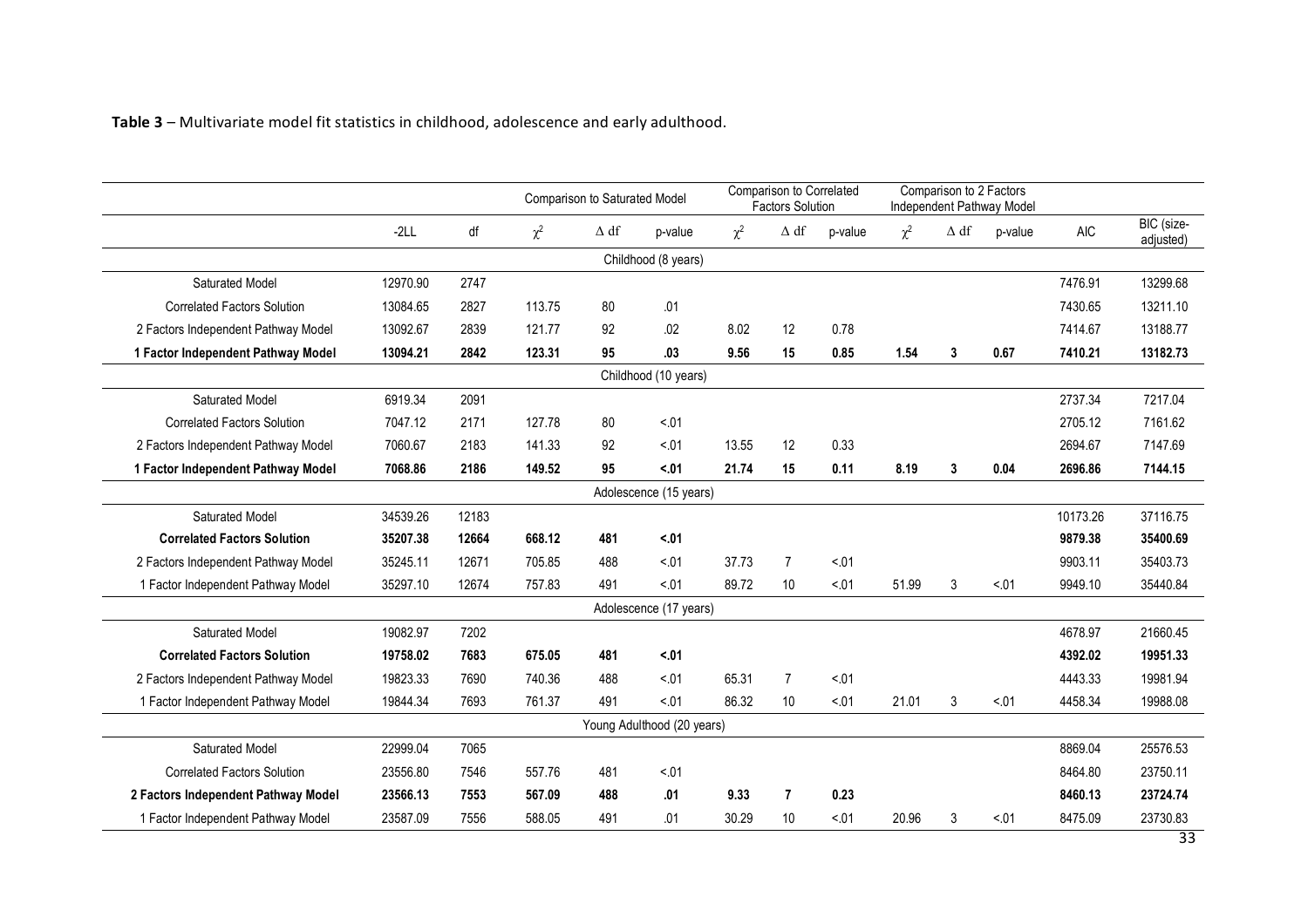**Table 3** (continued) – Multivariate model fit statistics in childhood, adolescence and early adulthood.

*Note:*

The childhood sample comes from the ECHO study, the adolescence sample comes from waves 2-3 and the young adult sample comes from wave 4 from the G1219 study. Mean ages provided in the headings.

+2LL – minus twice the log likelihood; *df*- degrees of freedom; Δ df – degrees of freedom difference; *p* – probability; AIC – Akaike's information criterion; *BIC* – Bayesian's information criterion.

The best fitting model (shown in bold) was selected based on the principle of parsimony and lowest AIC and BIC value. A difference in AIC between two models of 2 or less, provides equivalent support for both models (in which case the most parsimonious model should be chosen), a difference of 3 indicates that the lower AIC model has considerably more support and a difference of more than 10, indicates that the lower AIC model is a substantially better fit compared to the higher AIC model <sup>72</sup>. At age 10 the difference between AIC for 1 and 2 factors independent pathway models was 2.19, thus the 1 factor independent pathway model was selected, as it is more parsimonious.

The multivariate genetic models were significantly different from the saturated model indicating poor fit, however this is common in studies with large sample sizes because minimal variance differences between groups can be highly statistically significant.

AE models are presented for the adolescent and young adult samples, as C influences were not significant (eTable 3), and were dropped from the multivariate ACE models without a significant deterioration of the fit (eTable 5).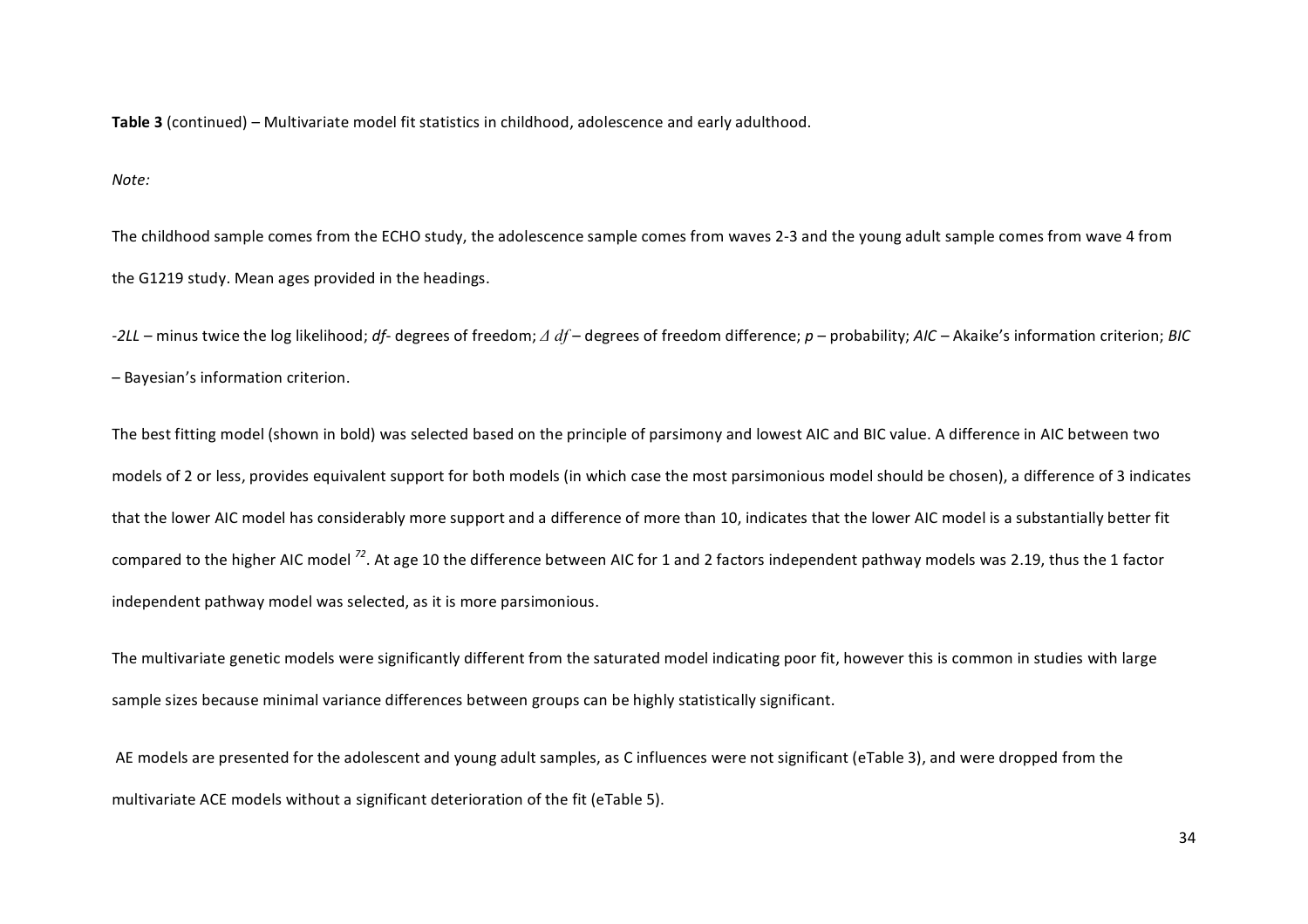Table 3 (continued) – Multivariate model fit statistics in childhood, adolescence and early adulthood.

The analyses were repeated excluding siblings to narrow the age-ranges (at mean ages 15, 17 and 20 years, see eTable 1), and including an additional anxiety subscale: fear of physical injury (at mean ages 15 and 17 years, see eTable 2). The pattern of effects and the best fitting models remained the same at each time point.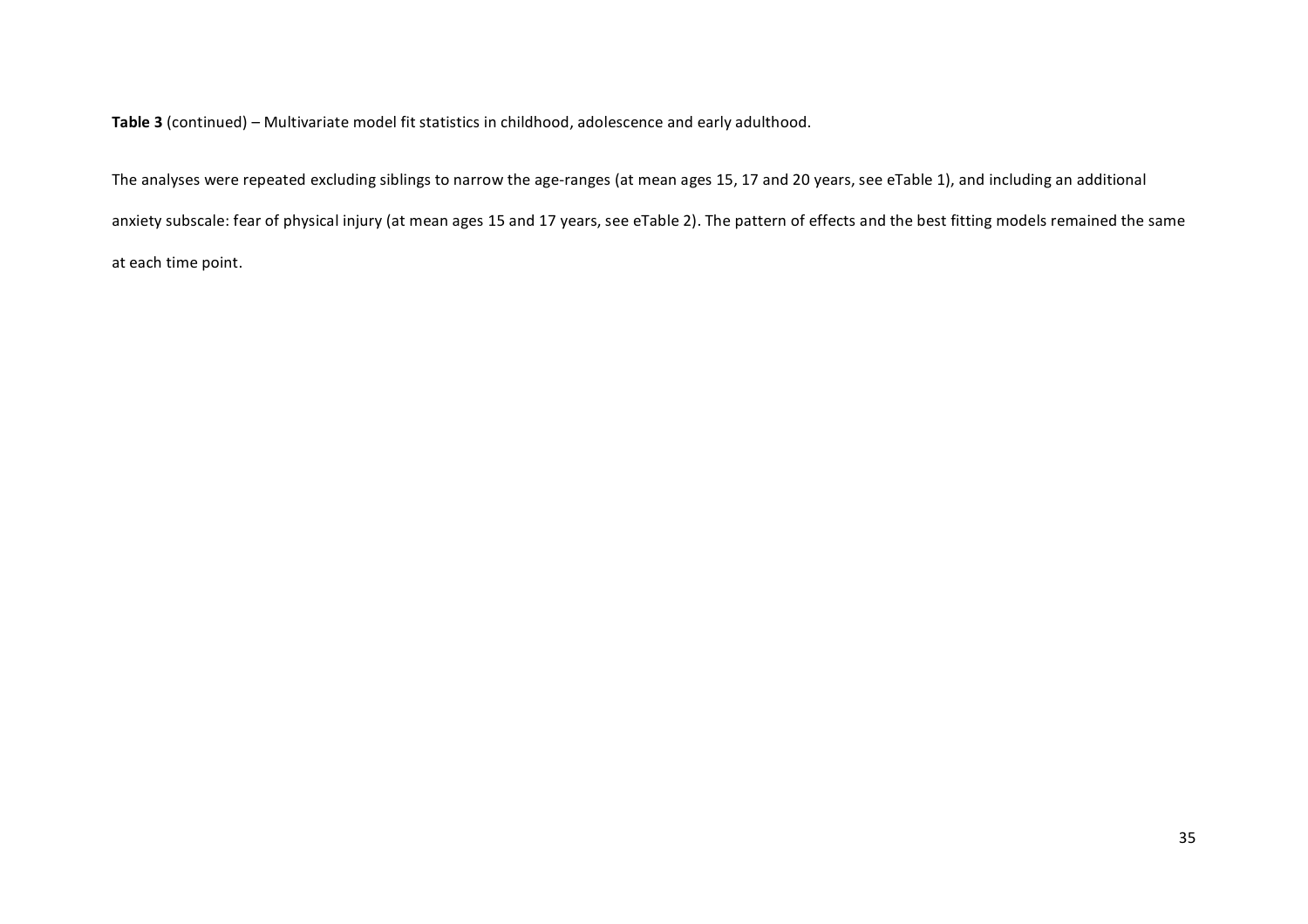Table 4 – Model fitting results: (a) One factor independent pathway model results in the child sample (8 / 10 years old), (b) Correlated factor solution

results in adolescents (15 / 17 years old), (c) Two factors independent pathway model results in young adults (20 years old).

|                                     | (a)                                                   |                                       |                                       | ONE FACTOR INDEPENDENT PATHWAY MODEL RESULTS IN THE CHILD SAMPLE (8/10 YEARS OLD) |                                       |                                       |
|-------------------------------------|-------------------------------------------------------|---------------------------------------|---------------------------------------|-----------------------------------------------------------------------------------|---------------------------------------|---------------------------------------|
|                                     | $A_c$                                                 | <b>Common Factors</b><br>$C_{c}$      | $\mathbf{E}_{\mathbf{c}}$             | $A_{s}$                                                                           | <b>Specific Influences</b><br>$C_{s}$ | $E_{s}$                               |
| Depression                          | $.00(.00-.19) / .02(.00-.42)$                         | $.15(.04-.33) / .15(.00-.52)$         | $.18(.09-.30) / .04(.00-.12)$         | $.17(.00-.35) / .00(.00-.30)$                                                     | $.00(.00-.22) / .21(.00-.37)$         | $.49$ (.37-.65) / .58 (.45-.69)       |
| Generalized Anxiety                 | $.13(.01-.30) / .06(.00-.44)$                         | $.03$ $(.00-.15)$ $/ .14$ $(.00-.29)$ | $.35(.22-.49) / .35(.20-.77)$         | .01 $(.00-.12) / .01 (.00-.16)$                                                   | $.00$ $(.00-07)$ $/ .00$ $(.00-08)$   | $.47$ $(.36-.56)$ $/ .43$ $(.12-.54)$ |
| Panic/Somatic                       | $.16(.00-40) / .03(.00-45)$                           | $.07(.00-.23) / .11(.00-.31)$         | $.47(.31-.63) / .50(.19-.72)$         | $.04$ (.00-.14) / .08 (.00-.24)                                                   | $.00(.00-.08) / .00(.00-.17)$         | $.25(.15-.35) / .27(.11-.54)$         |
| Separation Anxiety                  | $.27(.10-.42) / .08(.00-.55)$                         | $.00(.00-.10) / .08(.00-.28)$         | $.26(.15-.40) / .22(.03-.34)$         | $.00(.00-11) / .14(.00-27)$                                                       | $.00(.00-05) / .00(.00-14)$           | $.46(.36-.55) / .48(.36-.63)$         |
| Social Phobia                       | $.12(.00-.24) / .38(.00-.53)$                         | $.00(.00-.08) / .01(.00-.27)$         | $.28(.17-.46) / .21(.09-.40)$         | $.00$ (.00-.07) / .00 (.00-.42)                                                   | $.00$ $(.00-04)$ $/ .00$ $(.00-25)$   | $.59$ (.49-.68) / .40 (.27-.54)       |
|                                     | (b)                                                   |                                       |                                       | <b>CORRELATED FACTOR SOLUTION RESULTS IN ADOLESCENTS (15 / 17 YEARS OLD)</b>      |                                       |                                       |
|                                     |                                                       | Generalized Anxiety                   | Panic                                 | Separation Anxiety                                                                | Social Phobia                         |                                       |
|                                     | <b>Genetic Correlations</b>                           | $.71(.63-.78) / .74(.63-.85)$         | $.78(.70-.86) / .61(.48-.73)$         | $.52$ (.43-.61) / .15 (-.01-.32)                                                  | $.66$ $(.57-.75)$ $/ .53$ $(.38-.66)$ |                                       |
|                                     | <b>Environmental Correlations</b>                     | $.40(.33-.47) / .41(.32-.50)$         | $.34$ $(.27-.41)$ $/ .36$ $(.26-.45)$ | $.34(.27-.42) / .00(-.11-.11)$                                                    | $.30(.22-.38) / .36(.27-.45)$         |                                       |
| Depression                          | Proportion of $r_{\rm ph}$                            | $.62$ (.53-.71) / .58 (.45-.69)       | $.66$ (.57-.74) / .57 (.41-.71)       | .58 $(.47-.69) / 1.00a$                                                           | $.66(.56-.76) / .50(.34-.64)$         |                                       |
|                                     | due to A<br>Proportion of r <sub>ph</sub><br>due to E | $.38(.29-.47) / .42(.31-.55)$         | $.34(.26-.43) / .43(.29-.58)$         | .42 $(.31-.53) / .00^a$                                                           | $.34$ (.24-.44) / .50 (.36-.66)       |                                       |
|                                     | (c)                                                   |                                       |                                       | TWO FACTORS INDEPENDENT PATHWAY MODEL RESULTS IN YOUNG ADULTS (20 YEARS OLD)      |                                       |                                       |
|                                     |                                                       | <b>Common Factors</b>                 |                                       |                                                                                   | <b>Specific Influences</b>            |                                       |
|                                     | $A_{c1}$                                              | $A_{c2}$                              | $\mathbf{E}_{\mathbf{c}}$             | $A_{s}$                                                                           |                                       | $E_s$                                 |
| Depression                          | $.26(.17-.35)$                                        |                                       | $.19(.12-.27)$                        | $.15(.08-.22)$                                                                    |                                       | $.41(.34-.48)$                        |
| Generalized Anxiety                 | $.33(.24-.43)$                                        |                                       | $.34(.25-.44)$                        | $.07(.02-.12)$                                                                    |                                       | $.26(.20-.32)$                        |
| Panic                               | $.26(.17-.35)$                                        | $.02$ $(.01-.08)$                     | $.29(.20-.39)$                        | $.05(.00-.12)$                                                                    |                                       | $.37(.31-.44)$                        |
| Separation Anxiety<br>Social Phobia | $.27(.18-.37)$<br>$.40(.30-.49)$                      | $.04$ $(.01-.14)$<br>$.07(.01-.12)$   | $.27(.19-.37)$<br>$.26(.18-.34)$      | $.05(.00-13)$<br>$.00(.00-00)$                                                    |                                       | $.36(.29-.43)$<br>$.27(.22-.33)$      |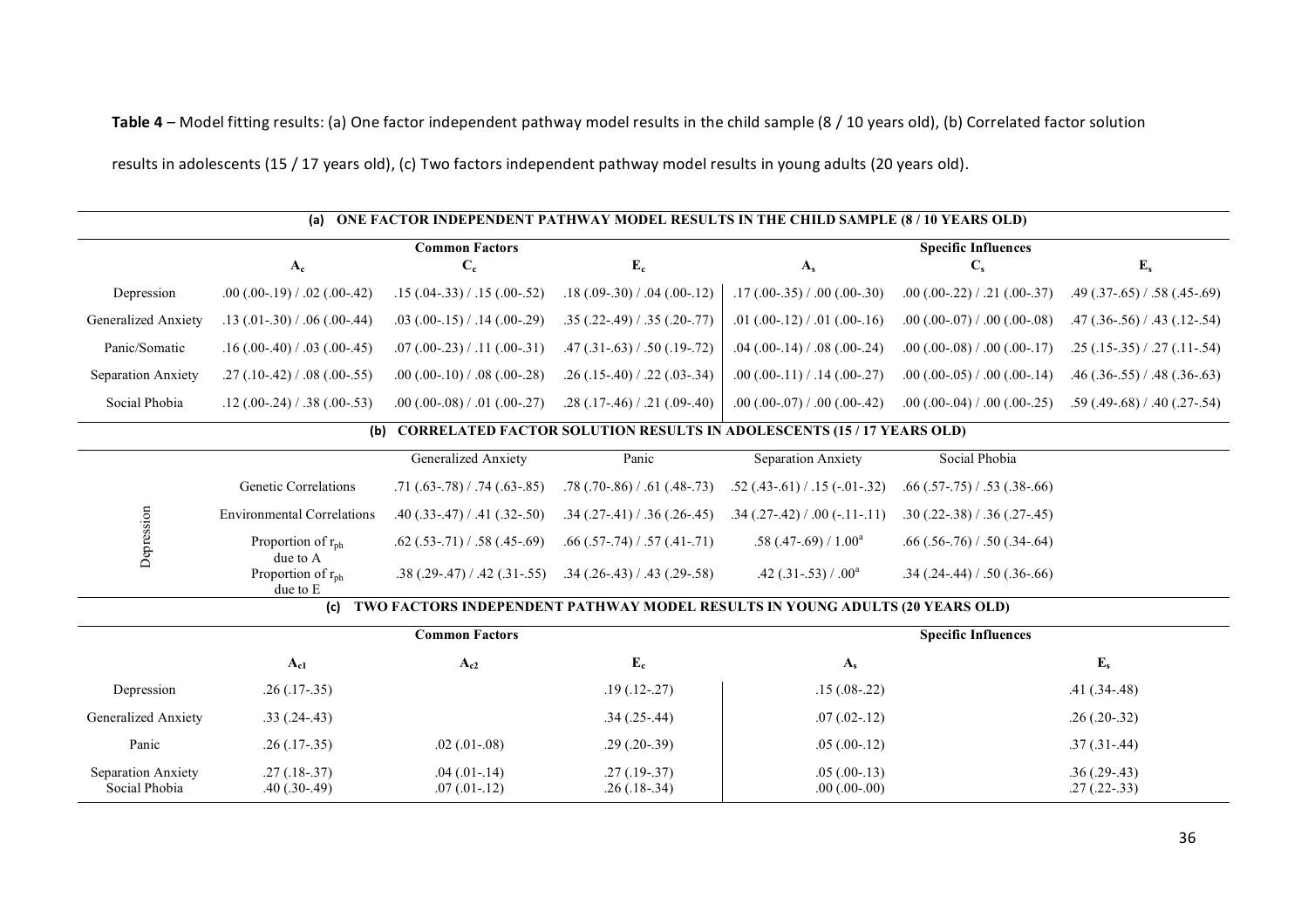Table 4 (continued) – Model fitting results: (a) One factor independent pathway model results in the child sample (8 / 10 years old), (b) Correlated factor solution results in adolescents (15 / 17 years old), (c) Two factors independent pathway model results in young adults.

*Note:*

<sup>a</sup> CIs not available due to zero environmental correlation between depression and separation anxiety symptoms at 17 years old.

 $A_c$  and  $A_{c1}$  – additive genetic influences acting via a common factor on all variables,  $A_{c2}$  – additive genetic influences acting via a common factor on 3 fear variables,  $A_s$  – additive genetic influences acting on a specific variable,  $C_c$  –shared environmental influences acting via a common factor on all variables,  $C_s$  – shared environmental influences acting on a specific variable,  $E_c$  – non-shared environmental influences acting via a common factor on all variables,  $E_s$  – non-shared environmental influences acting on a specific variable,  $r_{ph}$  – phenotypic correlation.

95% Confidence Intervals (CIs) are presented in brackets. CIs not inclusive of zeros indicate significant correlations. Non-overlapping CIs mean significant difference between the values. The difference in CIs width between the ECHO and G1219 time points reflects larger sample size of G1219 which results in greater power to estimate the parameters precisely.

In the child sample, C was modeled and submodel comparisons revealed that C could be dropped from the model without a significant deterioration of the fit. However, large sample sizes are required to reliably model effects of shared environment and we chose not to drop C parameter in child sample in order to avoid artificially inflating A estimates.